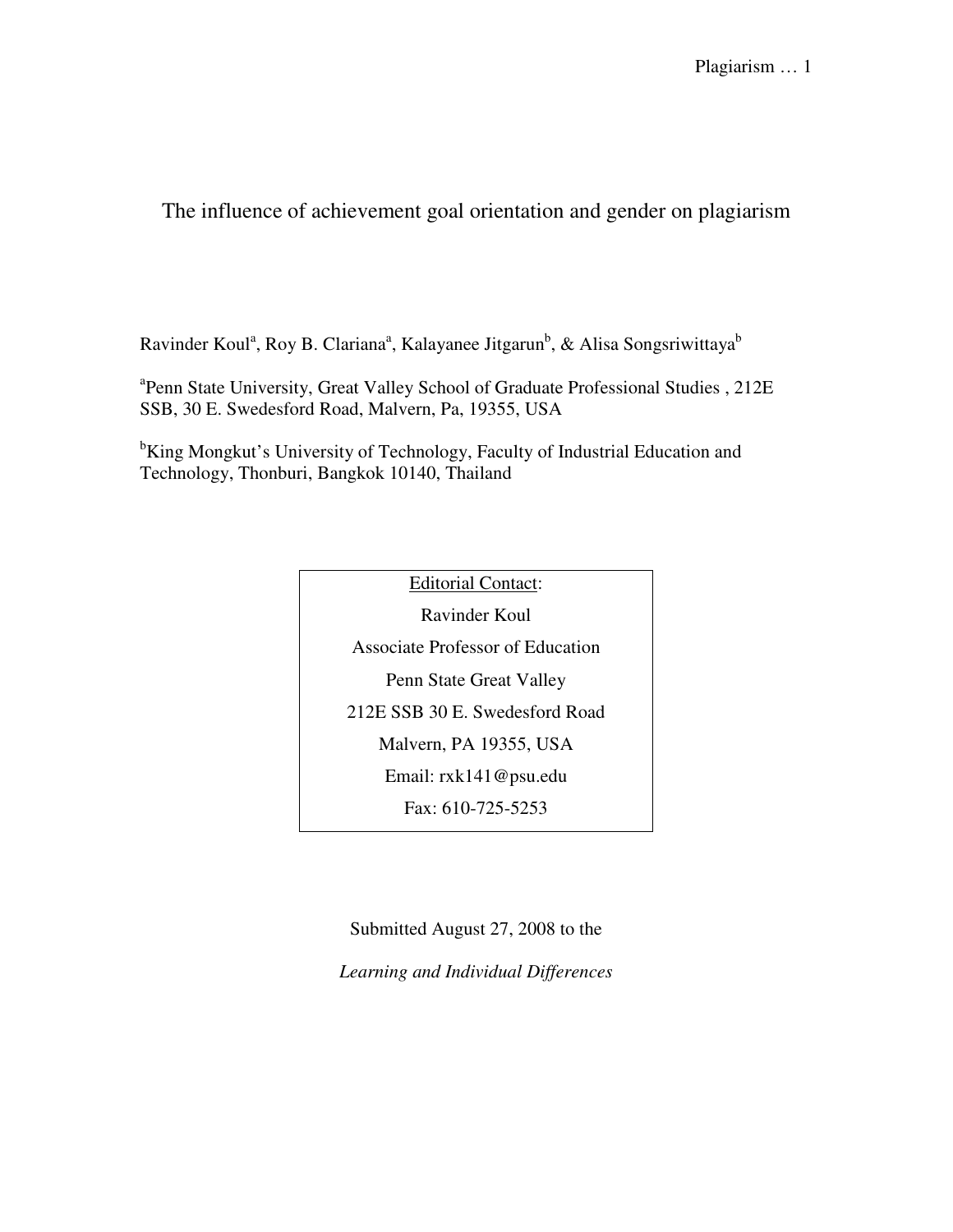The influence of achievement goal orientation and gender on plagiarism

#### *Abstract*

This investigation considered how male and female undergraduate students with different achievement goal orientation profiles view plagiarism. Thai student volunteers  $(N = 867)$  completed an achievement goal survey (Niemivirta, 1998) and a Dimensions of Plagiarism survey (Koul, 2007). Mixed analysis of variance showed several significant findings. First, students with a high performance orientation were substantially stricter than those with a low performance orientation across all dimensions of plagiarism. Second, low mastery oriented students were stricter regarding the "motive" dimension of plagiarism while high mastery oriented students were stricter regarding the "source" dimension of plagiarism. Lastly, significant differences between females and males were observed across the six factors of the Dimensions of Plagiarism survey. These results are interpreted within the framework of social comparison theory in respect to competitive learning environments.

KEYWORDS: Plagiarism, Achievement Goal Orientation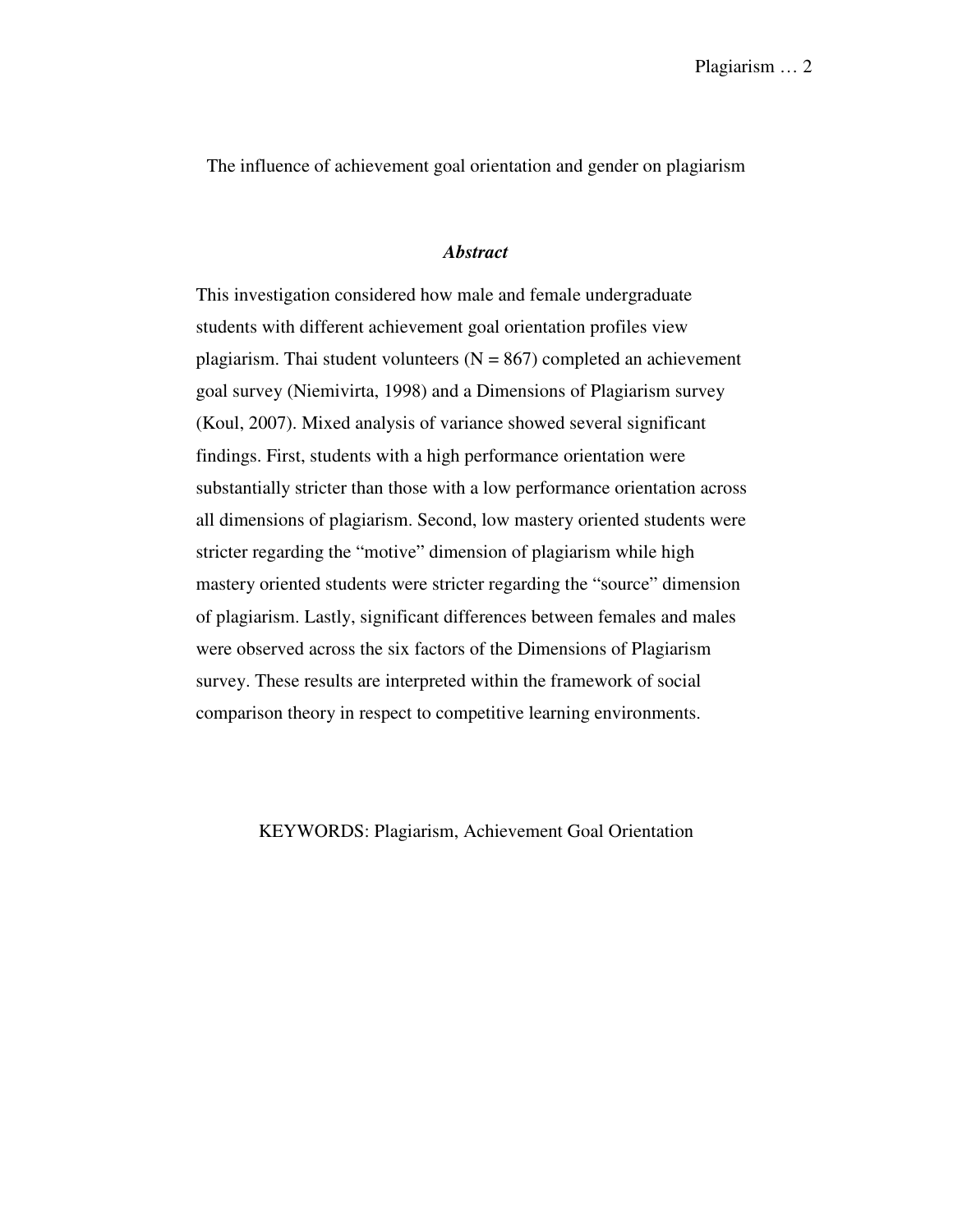#### **1. Introduction**

Why do students do what they do? Why collaborate? Why help others? Why cheat? Why plagiarize? The focus of this investigation is plagiarism. Achievement goal theory provides a lens and a set of tools (Midgley, Kaplan, & Middleton, 2001; Midgley & Urdan, 2001) which we use to examine plagiarism within a Thai educational context.

Firstly, what is plagiarism? From a western point of view, plagiarism is a form of classroom cheating by lying to take credit for another's intellectual work; it is also a form of theft. But this definition is not so clear from an eastern viewpoint. Edward Hall (1976) has described eastern cultures (including much of the Middle East, Asia, Africa, and South-America) and western cultures (including North America and much of the Europe) using the idea of "context" which refers to the framework, background, and surrounding circumstances in which an event takes place. Western societies are generally low context societies—people play by external rules and decisions are based on logic, facts, and directness. Eastern societies are generally high context societies—people exhibit a strong emphasis on relational concerns and decisions are based on personal face-to-face relationships. Nisbett, Peng, Choi, & Norenzayan (2001) have suggested that the differences between westerners and easterners may be explained by the fact that people in these societies are socialized into different worldviews, cognitive processes and habits of mind. In this respect, westerners are likely to have an "individualistic orientation" and tend to use rules and categories as a basis for organizing the events in their environment (analytic worldview). Easterners are likely to have a "relationship orientation" and tend to organize their world in terms of relationships among events in their environment (holistic worldview). For example, Thai society is a high context, "relationship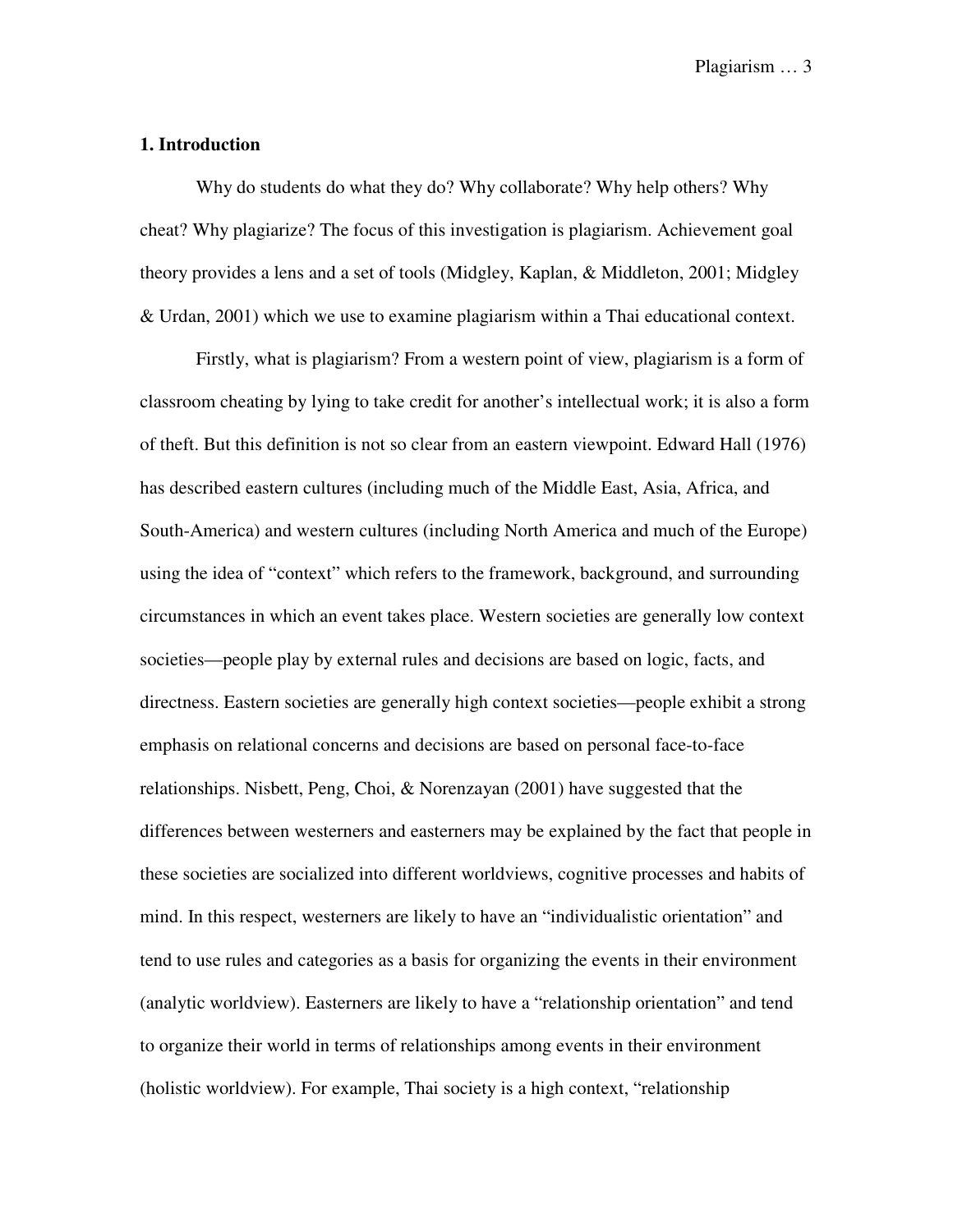orientated" society in which there is a strong cultural motive to maintain reciprocity (called *Bunkhun* in Thai, which means being constantly aware and conscious of the benefit of both giving and receiving favors (Komin, 1991)). In a "relationship oriented" society, social comparisons (what others think of oneself and how others act in relation to oneself) are a significant cultural motive.

A food as information metaphor may help to clarify cultural differences regarding attitudes towards plagiarism. During a cross-cultural pre-service training exercise on classroom cheating for Peace Corps teachers, a trainer brings a big steaming bowl of popcorn into the training room midway through the session and proceeds to eat it in front of everyone, but not sharing it. It smells wonderful and the trainer openly gloats in having it all to himself. Of course, everyone's attention turns to this. One individual comments that not sharing the popcorn is rude. Likewise, isn't not sharing a test answer with your best friend also rude? Another comments that if you have plenty of popcorn, more than you can eat alone, why not share it? If popcorn was information, and you have lots of it, and it costs nothing to give it away, then why not give it away, especially to your friends, family, and clan? In most cultures the aged are respected because of their freely given knowledge and wisdom are a resource for the community at large.

After the trainees have talked for a while, the trainer offers to sell popcorn to them kernel by kernel. Someone comments that this is worse than rude. Someone else contends that if information is, in fact, a commodity like the popcorn that is owned and hoarded by an individual, then selling it bit by bit is a right of ownership. Isn't that so? Ong (1982) points out that a primary oral culture depends on a common shared store of information. The western view of information as a commodity did not exist until after the printing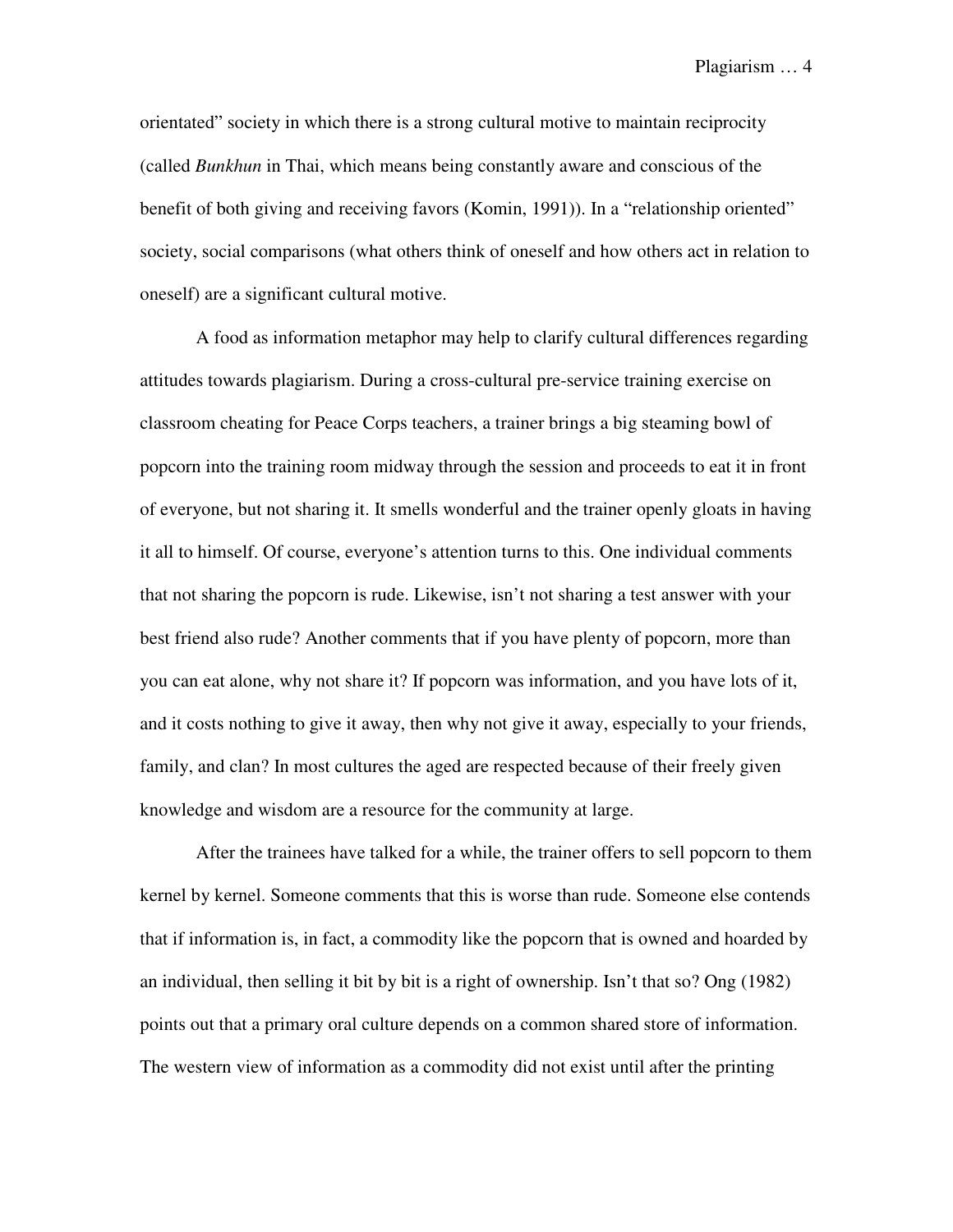press was invented around 1450, then western culture allowed typography to make the word into a commodity.

A belief that we have more ownership of information than we have paid for (perhaps not by the letter of the law, but through the spirit of it) may influence attitude. Close or distant personal relationship is likely to be a factor in what is regarded as plagiarism. We may expect friends to share information but we would not necessarily expect strangers to do so. If the need is regarded as great enough, theft is sometimes allowed. The motive matters when describing plagiarism. And as a result of the primacy of relationship orientation, motives may be especially critical to personal attitudes towards plagiarism in eastern cultures.

Whether copying is regarded as plagiarism is influenced not only by *motive*, but also the particular *source* of the material. The concept of plagiarism requires that there be an 'author' from whom the material is copied. Having a relationship with that author, for example a close friend or confidant versus an unknown or distant expert or source, has implications for whether the act of copying is regarded as plagiarism. Depending on how you view the act you might, for example, 'borrow' from a friend but not from a stranger. Also, students who would plagiarize would likely consider the cost/benefit of each action. Thus 'source' is likely to be a factor in determining whether plagiarism has occurred or how severe the plagiarism is.

Current literature on plagiarism is generally western oriented and seems more practically oriented than theoretical. Instructors writing about plagiarism seem to view it more as a violation of trust and of relationship norms rather than as literal theft, and such writing is often emotionally charged. Institutionally, however, plagiarism is regarded as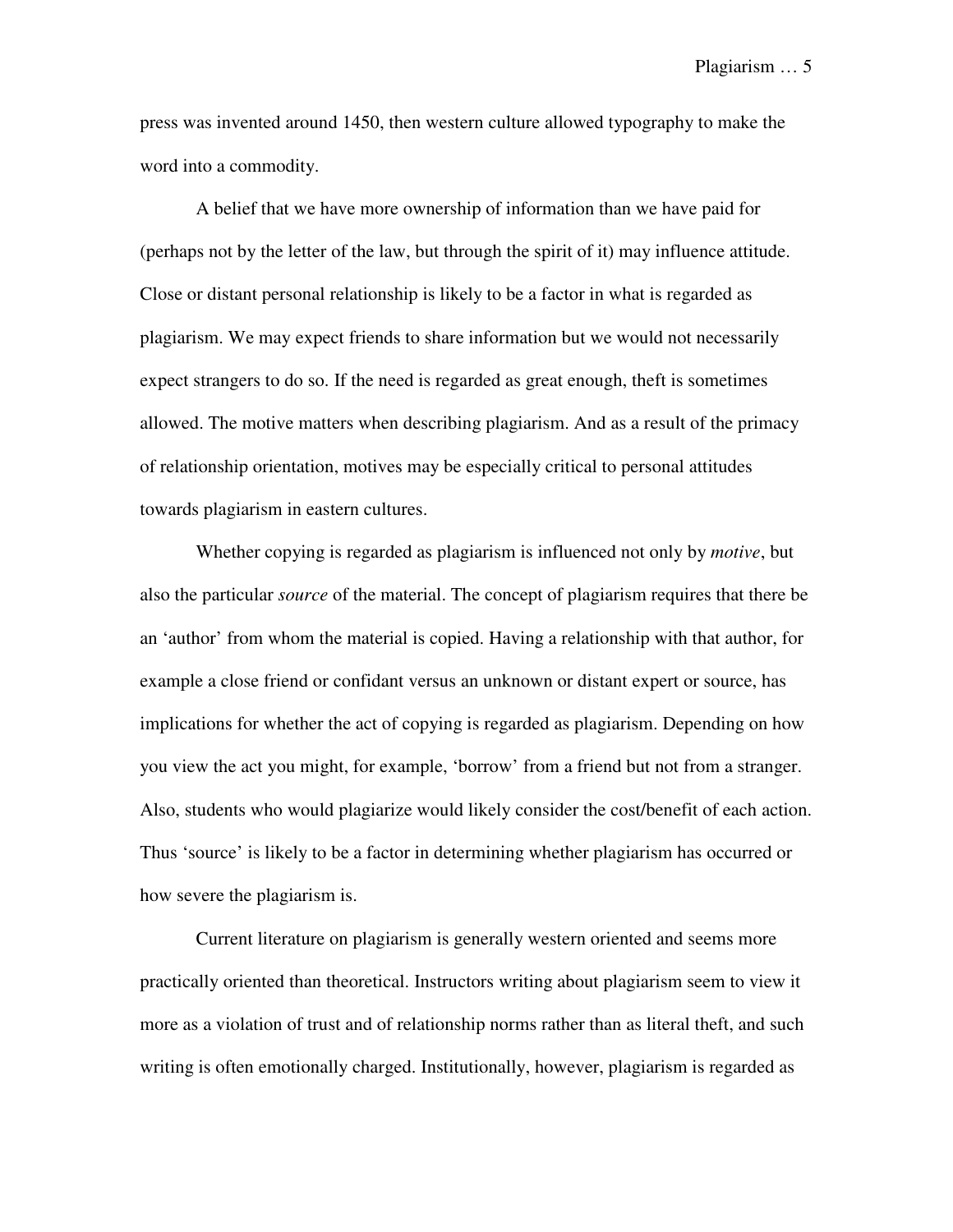theft and is handled much like property theft would be handled. In fact, plagiarism by academic faculty may be the only universal capital offense.

Anecdotal reports and a large assortment of university policy guides list various reasons for student plagiarism with examples and consequences. These documents are representative sources of information about why students plagiarize and what students believe about it (Starr, 2002; Pintrich, 2000; Midgley & Urdan, 2001). For example, Starr (2002) says:

One of the most common reasons students plagiarize is because they feel overwhelmed…. Students engage in plagiarism for a number of other reasons as well, including: fear of asking for help with assignments, difficulty in finding and analyzing research materials, belief that unfair or unsympathetic treatment from a professor justifies cheating, or they get trapped into searching for the "one right answer." Unfortunately, a small number of students plagiarize out of laziness or surrender to the mistaken notion that "buying" a paper is not any different than paying for an education. (p. 3)

Taking into consideration a broad sweep of "rationales" such as those excerpted above, a 23-item plagiarism survey outcome measure was developed for the investigation presented in this paper, with about half of the items addressing *motive* and about half addressing *source*. The factor analysis of this survey surfaced six factors that we refer to as "Dimensions of Plagiarism" that include three *Motive* factors – excuses, embarrassment, and a need to be correct; and three *Source* factors – known personal source, near instructional source, and distant instructional source.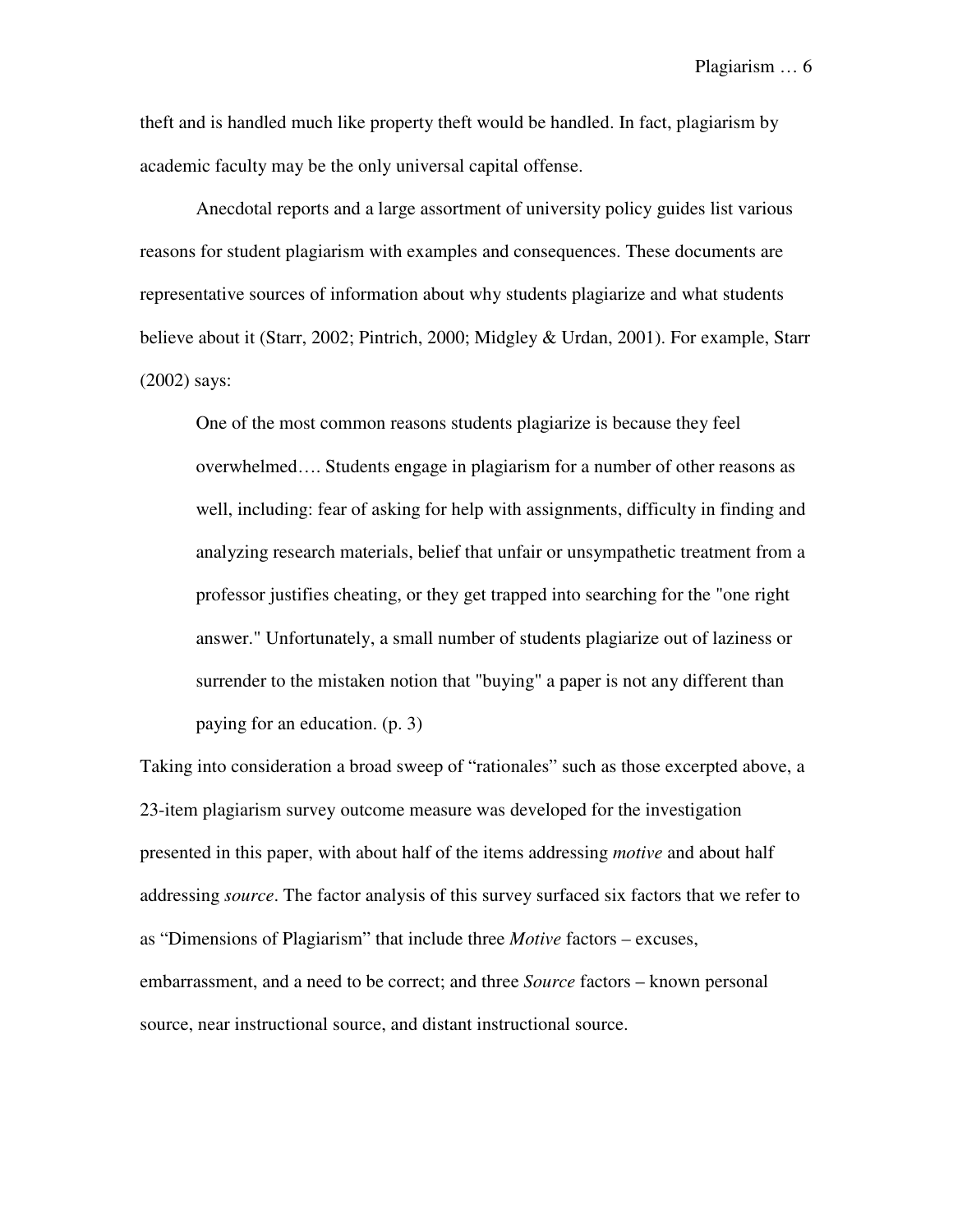#### **2. Achievement Goal Orientation and Plagiarism**

According to socio-cognitive theories, an individual's pursuit of a goal creates a framework for interpreting and responding to events that occur or may likely occur, producing associated patterns of cognition, affect, and behavior (Dweck & Leggett, 1988; Schunk, Pintrich, & Meece, 2008). Schunk, Pintrich, and Meece (2008) have described two achievement goal orientations: *A performance orientation*, which refers to a focus on how one's competence or ability will be judged relative to others, striving to be perceived as the best in the group, avoiding judgments of low ability or appearing stupid, and seeking public recognition; *A mastery orientation*, which refers to a focus on learning according to self-set standards, developing new skills, improving competence, trying to accomplish something challenging (p. 184). Students with performance orientation primarily focus on appearing to be the best in comparison with others; students with mastery orientation primarily focus on improving their own level of competencies.

Anderman and Midgley (2004) applied achievement goal theory to self-reported classroom cheating for students moving from  $8<sup>th</sup>$  to  $9<sup>th</sup>$  grade. They observed that moving to a relatively less mastery oriented classroom climate or to a relatively higher performance oriented classroom climate increases cheating behavior; while moving to a possible higher mastery oriented classroom climate decreases cheating behavior.

Plagiarism can be viewed as a kind of classroom cheating, and so Anderman and Midgley's (2004) findings for cheating may directly contribute to our understanding of plagiarism. As with cheating, intentional plagiarism, by western standards, is a maladaptive strategy, less likely to be observed in students with a high mastery orientation. Plagiarism could however be viewed as an adaptive strategy for an individual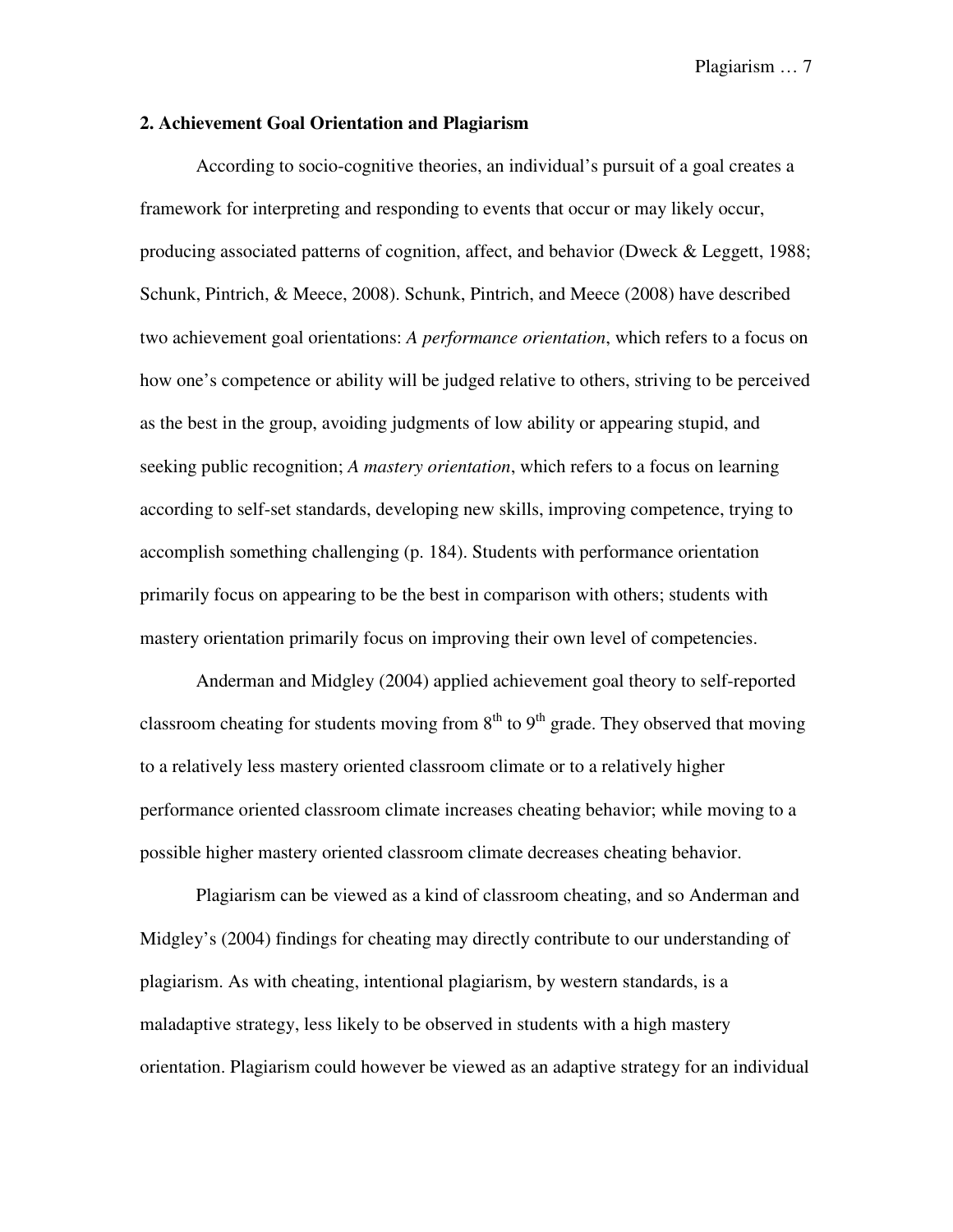with performance orientation whose goal is to maximize scores. From this perspective, plagiarism should be viewed more positively by individuals with a performance achievement goal orientation but negatively by individuals with a mastery achievement goal orientation (Anderman & Midgley, 2004).

National cultural norms set the boundaries which allow a range of possible classroom climates. If Thai cultural norms (e.g., *Bunkhun*, relationship orientation, *kwam kreng chai* loosely translated as consideration for others) and the resulting classroom climate support a particular goal orientation, then this should influence general attitudes towards what is considered to be plagiarism.

The analysis of data presented in this paper considers how several dimensions of plagiarism vary for males and females as a function of goal orientation. Following Pintrich's (2000) 'person-centered' analysis method, participants were grouped in a 2 X 2 matrix of performance and mastery achievement goal orientations using median split of the performance and mastery scores. The four groups established by this matrix are highmastery/high-performance, high-mastery/low-performance, low-mastery/highperformance, and low-mastery/low-performance (see Table 1). These groupings allowed us to consider whether attitudes towards what constitutes plagiarism vary by achievement goal orientation profile and by gender.

#### **3. Method**

#### *3.1 Participants*

The volunteer participants in this study were undergraduate students enrolled in a public university near Bangkok, Thailand. More than 98% of the responses to the survey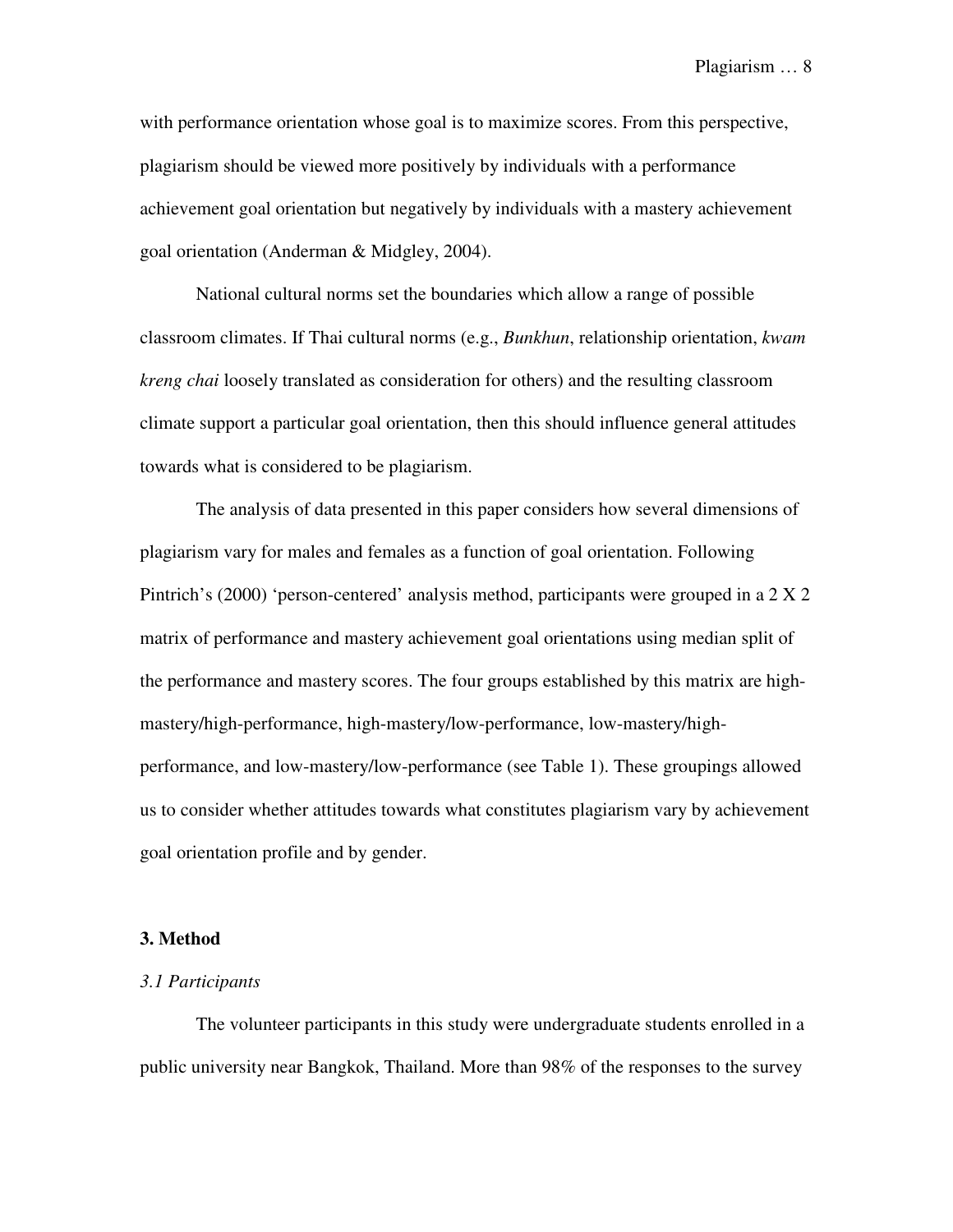were complete. The final sample for analysis consisted of 867 students, 55.1% male and 44.9% female, mostly  $3<sup>rd</sup>$  year students majoring in Industrial Education and Technology (category 11).

### *3.2 Dimensions of Plagiarism Survey Measure*

The Dimensions of Plagiarism survey questionnaire was developed in Thai by Koul (2007) by selecting from both specific and broad student "rationales" for plagiarism that have been mentioned in previous studies and examples from classroom experiences. The final survey consisted of 23 items that used a 5-point response scale from strongly disagree (1) to strongly agree (5). A larger value indicates the student is stricter about what constitutes plagiarism. Using the data collected in this investigation, principal components factor analysis with varimax rotation obtained six factors for the 23 items on the survey. The rotated component matrix sorted by the proposed factor name and the text of each item are shown in Table 1. Note that factors 1, 2, and 6 are *motive* factors and factors 3, 4, and 5 are *source* factors. Also note that Factor 6 is a hybrid factor with both a motive item (need to be correct) and a source item (international expert).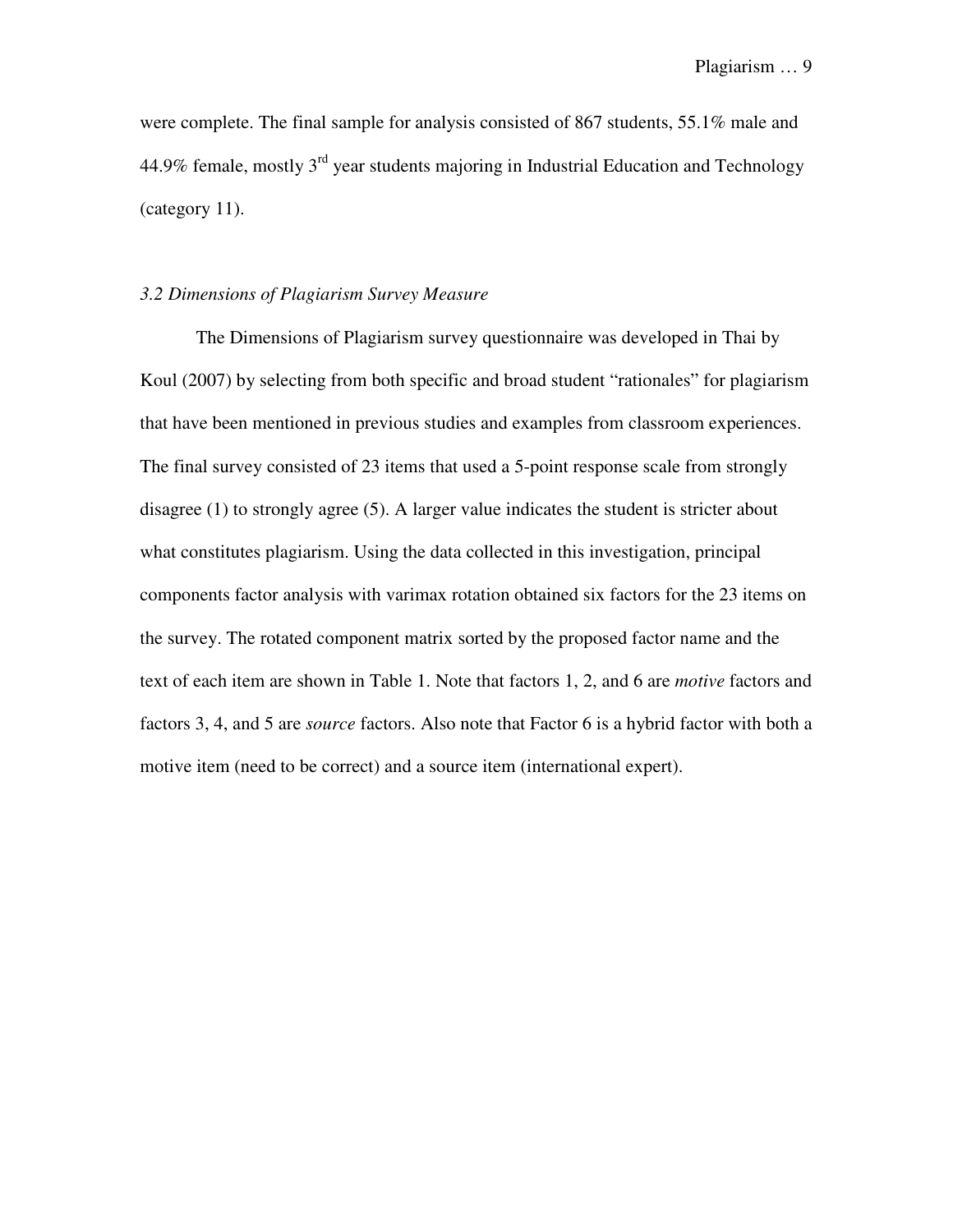### INSERT TALBE 1 HERE

#### *3.3 Achievement Goal Orientation Measure*

The achievement goal orientation measure was based on the Finnish to English translation of an instrument that was developed and validated by Niemivirta (1998). Our instrument consisted of a translation of four "mastery" items and four "performance" items from English to Thai. The items used a 5-point scale from strongly disagree (1) to strongly agree (5), with larger values indicating a stronger orientation (i.e., no negatively worded items). After data collection, the factor analysis of these eight achievement goal items properly grouped into the four "mastery" and four "performance" oriented items.

Following the methodology of Harackiewicz, Barren, and Elliot (1998) who examined the effects of performance goals independently from the effects of mastery goals, we used orthogonal contrast of performance orientation compared with mastery orientation to examine multiple goal profiles (Midgley, Kaplan, & Middleton, 2001). Median split of mastery orientation (with 4 items and 20 maximum, low mastery is 16 and below and high mastery is 17 and above) and of performance orientation (with 4 items and 20 maximum, low performance is 13 and below and high performance is 14 and above) scores was used to separate students into low and high groupings creating four profiles: high mastery/high performance (hiM/hiP), high mastery/low performance (hiM/loP), low mastery/high performance (loM/hiP), and low mastery/low performance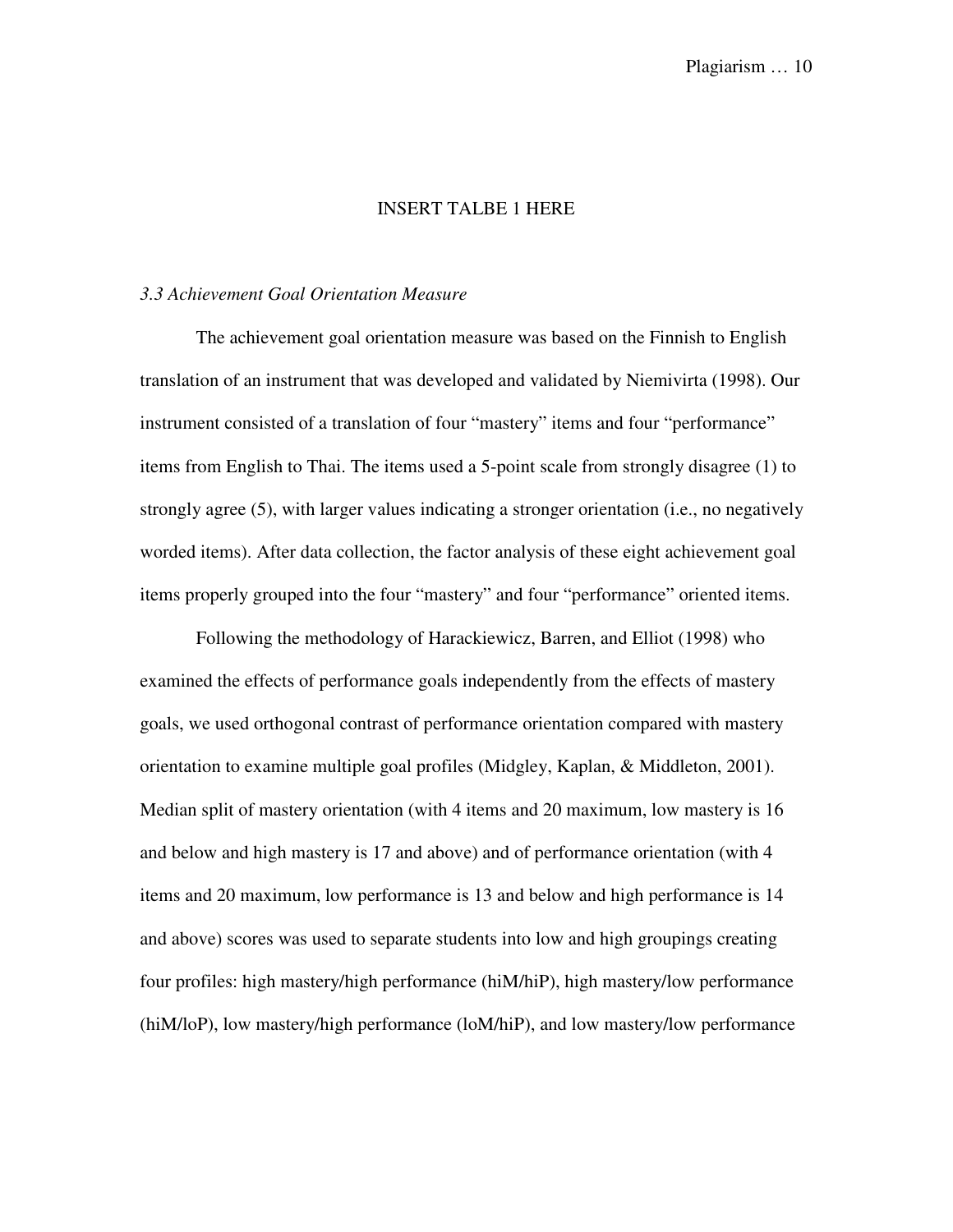(loM/loP). The median split resulted in relatively more students in the high/high and low/low profiles (see Table 2).

### INSERT TABLE 2 HERE

### **4. Results**

The group averages on the Dimensions of Plagiarism survey are shown in Table 3 arranged according to the order determined by factor analysis (refer back to Table 1). These means from table 3 are also displayed in Figure 1. Noting that larger values means stricter attitude towards what acts are plagiarism, high performance oriented students (solid lines) are generally more strict across all dimensions of plagiarism than mastery oriented students (dashed lines), although loM/hiP students are stricter regarding excuses while hiM/hiP students are stricter regarding the 'source' for plagiarism.

#### INSERT TABLE 3 HERE

#### INSERT FIGURE 1 HERE

During factor analysis, SPSS was used to collapse the plagiarism items into their separate factor scores. These six factor score data were analyzed by mixed ANOVA with the between subjects factors of gender (male or female), mastery orientation (low or high, median split), and performance orientation (low or high, median split) and the repeated measure plagiarism factor score (see Table 4).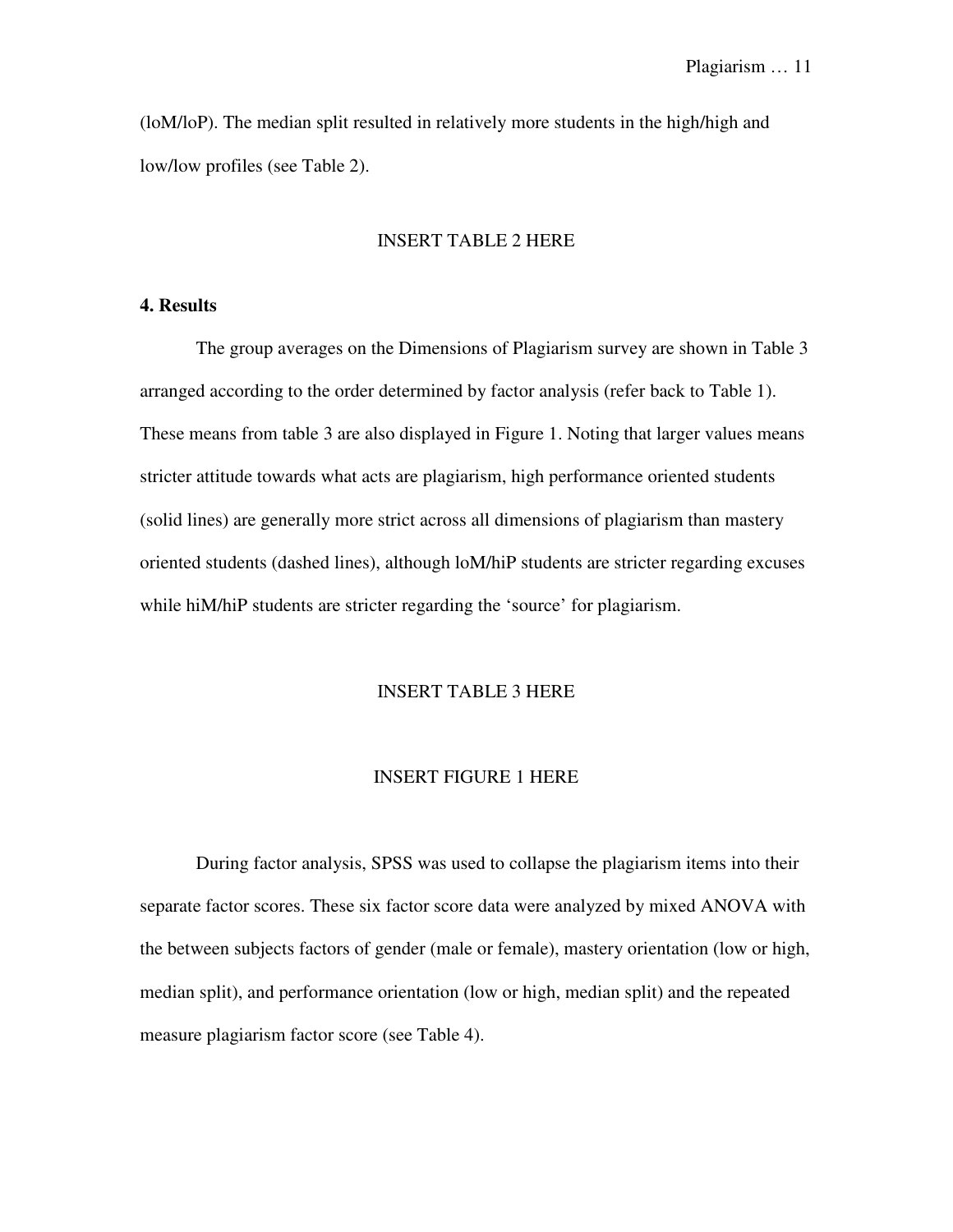#### INSERT TABLE 4 HERE

Goal orientation was significant,  $F(1, 850) = 25.780$ , MSe = 0.972, p < .001, partial eta squared = 0.029. Students with a high performance orientation had larger scores (were stricter towards plagiarism) across all six dimensions relative to students with a low performance orientation (see Figure 2).

The interaction of Dimensions of Plagiarism and mastery orientation was also significant,  $F(5, 4250) = 2.641$ , MSe = 0.995, p = .02, partial eta squared = 0.003 (see Figure 3). Generally, low mastery students were stricter than high mastery students regarding "excuses" and "embarrassment" dimensions of plagiarism but were less strict when it comes to "source" dimension of plagiarism.

#### INSERT FIGURE 2 HERE

#### INSERT FIGURE 3 HERE

Also, the interaction of Dimensions of Plagiarism and gender was significant, F(5,  $(4250) = 2.472$ , MSe = 0.995, p = .03, partial eta squared = 0.003 (see Figure 4). Generally males were stricter than females regarding what is plagiarism.

#### INSERT FIGURE 4 HERE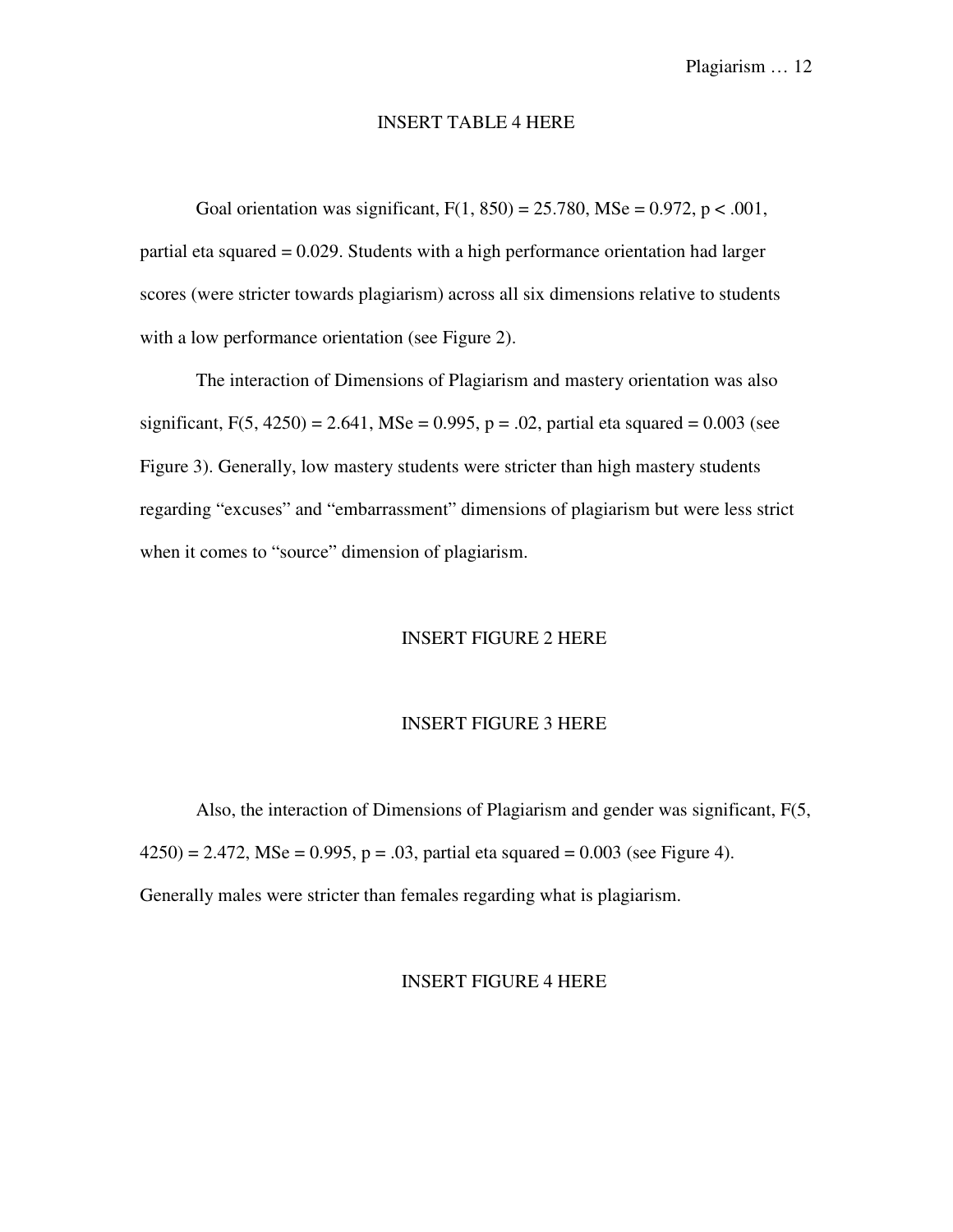Spearman correlation of achievement goal orientation factor scores and Dimension of Plagiarism factor scores with self reported grade point average are shown in Table 5. There was a weak significant correlation between GPA and mastery orientation. Also, known personal source and distant impersonal source Dimensions of Plagiarism factor scores were significantly and weakly related to GPA. Students with higher GPA scores were less strict regarding what they perceived as plagiarism.

### INSERT TABLE 5 HERE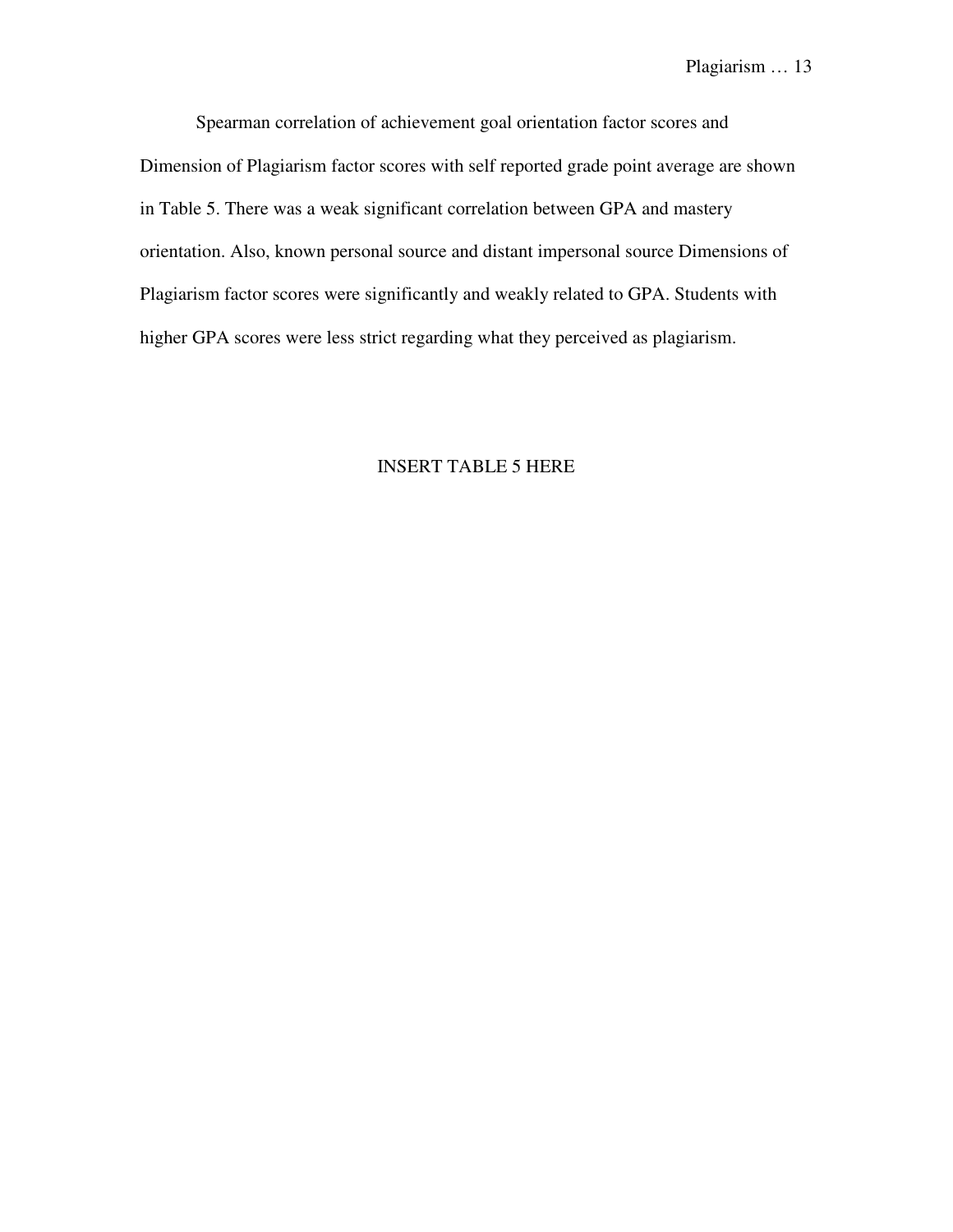### **5. Discussion**

Low context cultures emphasize a concern for whether something is rule-based, honest, correct, or accurate (Hall, 1976). High context cultures put more emphasis on whether something is fitting, suitable or proper, what Thais call *Maw* (Fieg, 1989). In our study, we found that Thai students' pay close attention to the contextual dimensions of plagiarism (source and motives) and their interpretation of what should be counted as plagiarism is guided by their sense of *Maw* within a specific context (here context means background and surrounding circumstances in which the event of copying by a student takes place). We found significant attitudinal differences between high mastery/high performance and low mastery/high performance students, suggesting that there are effects of multiple goals on attitudes towards acts of plagiarism. We also found that performance oriented students were more strict about what they consider to be plagiarism, and males were stricter than females. It should be noted, however, that students' affirmation of statements on a survey about attitudes may not reflect their own behavior.

Anderman and Midgley's (2004) findings about self-reported classroom cheating for students in USA moving from the  $8<sup>th</sup>$  grade to the  $9<sup>th</sup>$  grade suggest that the high performance orientation of Thai classrooms may create a climate that is conducive to acts that would be regarded as cheating or plagiarism in a western context.

Social comparison theory offers an additional way to interpret the results of our investigation (e.g., Taylor & Lovel, 1989; Wood, 1989). Social comparison theory postulates that humans have a drive to evaluate their opinions and abilities by comparing themselves with other people rather than to objective standards. Accordingly, "one's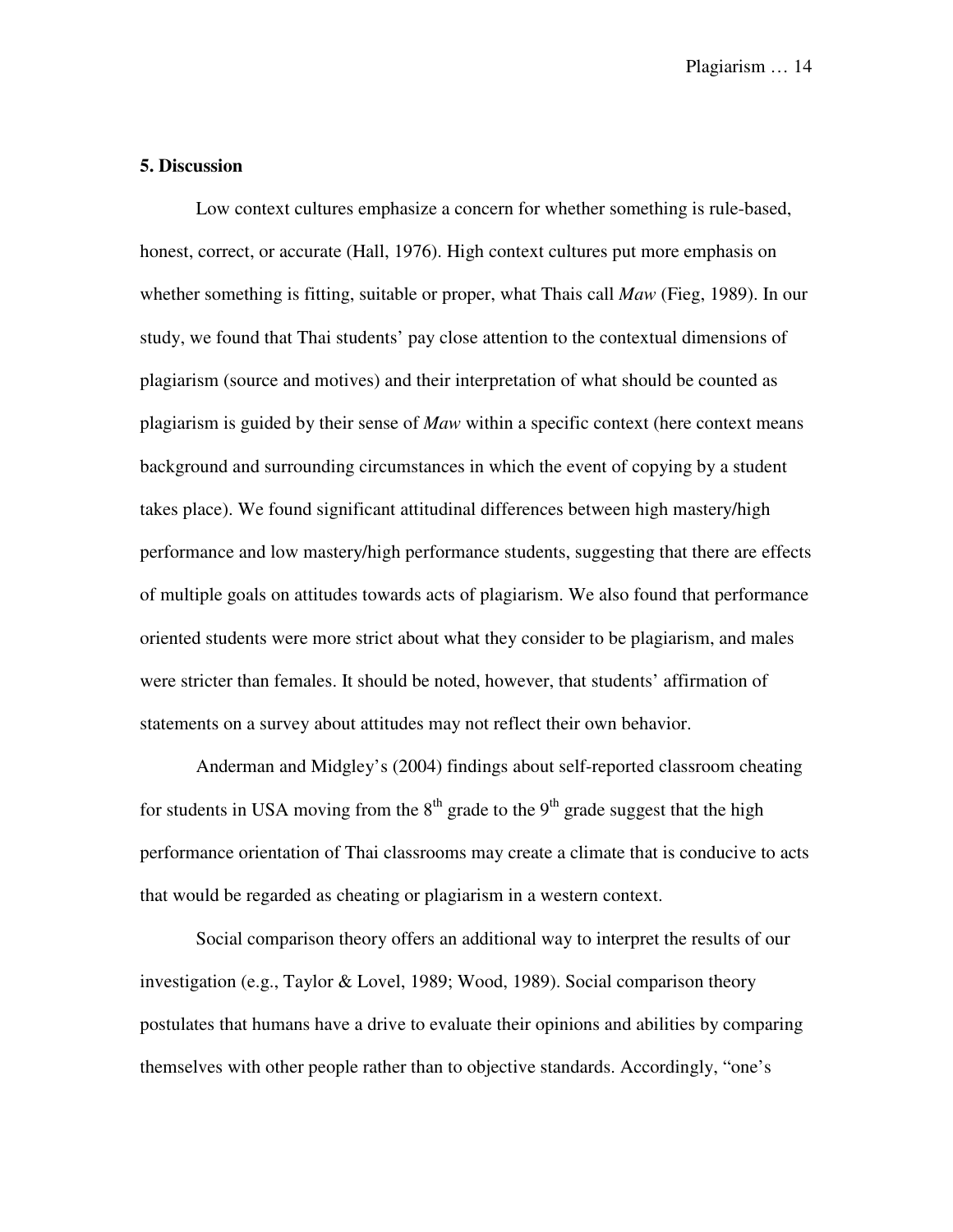satisfaction with life appears to depend less on objective circumstances than on how one stands in relation to others; if one is better off, one is happy" (Wood, 1989, p.233).

We found that performance oriented students were stricter about plagiarism. The "relationship orientation" of Thai students puts a higher value on self and in-group interests over other considerations reflecting an approach in which "principles, values, policies, and even agreements might not be upheld when weighed against personal relations, self and in-group interests" (Komin, 1991, p. 167). Since education is the primary way to move up the social ladder (higher prestige, higher salary), students may want to 'level the playing field' by preventing other students from gaining the top positions fraudulently or through short cuts. Therefore, a stricter attitude towards the engagement of others in acts of plagiarism may be a strategy that protects self-worth and self-interest (see Covington, 1992).

These results in our study support findings of previous research on the influence of learning environment on students' interpersonal evaluations (Ames, 1981). Carol Ames (1981, p. 275) has concluded that a cooperative learning environment promotes *positivity* in the evaluation of others, in other words a convergence of evaluations of "self" and "others". A competitive learning environment, on the other hand, promotes *negativity* in evaluation of others, in other words a highly divergent evaluation of oneself in relation to others. This may explain why performance oriented students, who are worried about their competition with others and who are themselves more likely to engage in cheating, were stricter in their evaluation of others regarding plagiarism.

Taylor and Lovel (1989) reviewed research on the cognitive underpinnings of social comparisons. Their analysis has implications for our investigation. They concluded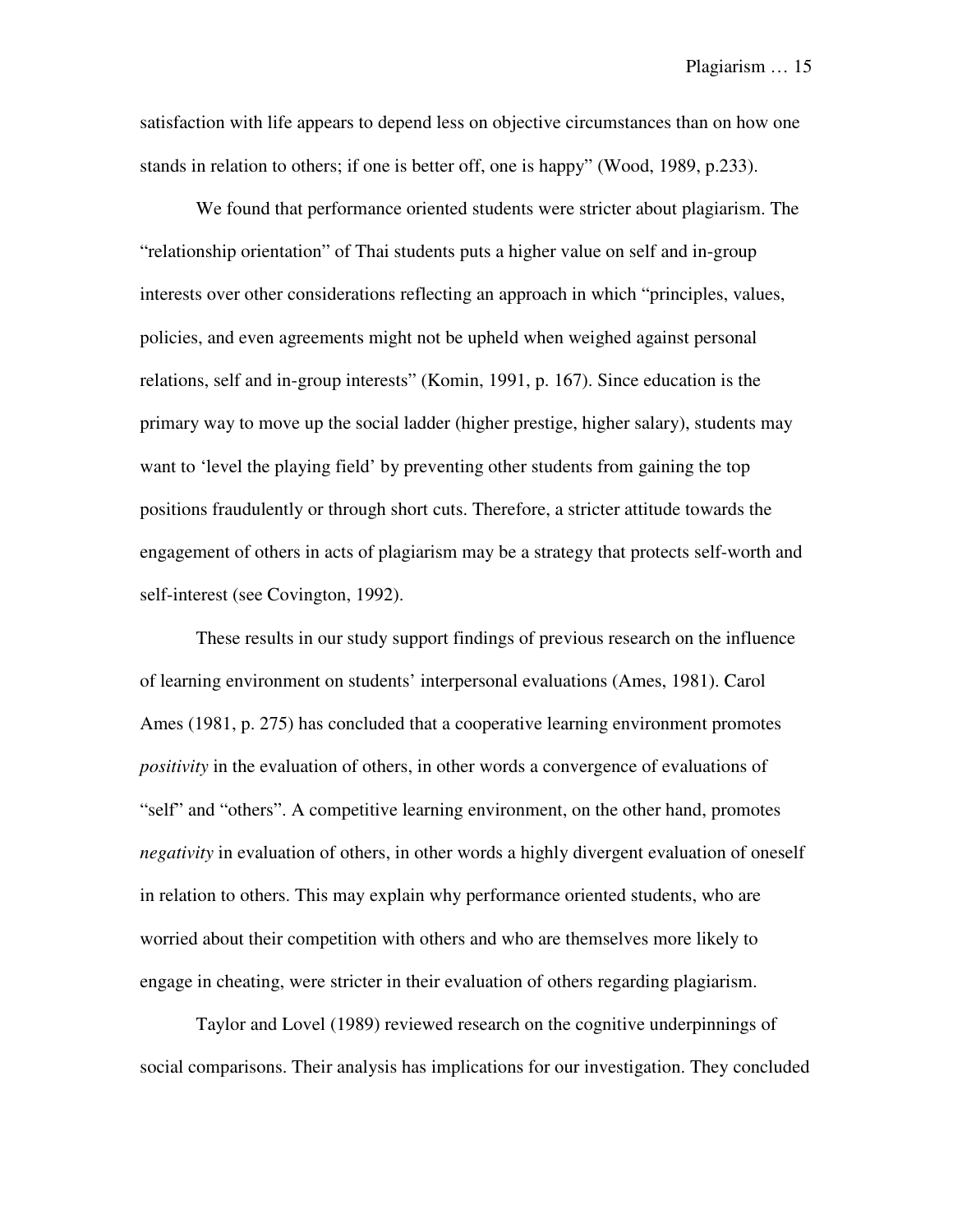that comparisons are not purely social but can be cognitively manufactured to meet particular motives and goals (p. 569). This suggests that among high performance oriented students, a stricter evaluation of the behavior of cheating in others is underpinned by a motive such as a desire to "save face". The motive is better served if one appears more virtuous than others.

Results of statistical analysis in our study were consistent with previous research that has shown that gender itself does not determine students' achievement orientations but "gender effect" can shape how males and females interpret contexts in different ways (Dowson, McInerney, & Nelson, 2006; Ames, 1981). We found no statistically significant differences between males and females in terms of their overall achievement orientations (Mean score for males  $= 3.00$ , SD  $= 3.64$ ; Mean score for females  $= 3.14$ , SD  $= 3.31$ ,  $p = .558$ ). There were, however, significant differences in how males and females interpreted what is plagiarism and what should count as plagiarism. Generally, males relative to females were not inclined to see "excuses" as acceptable reasons to copy. Also males relative to females viewed copying from a distant source as plagiarism, although males and females had similar views regarding copying from close associates. On the other hand, females relative to the males did not accept the need to be correct as a reason to copy. These findings support the claim that in competitive achievement settings, males are generally self-serving and competitive while females are self-effacing and generous to others (see Ames, 1981).

Considering "motive" and "source" as two contextual and culturally dependent dimensions of plagiarism, our findings suggest that both "goal effect" and "gender effect" influence students' interpretations of whether plagiarism has occurred or how severe the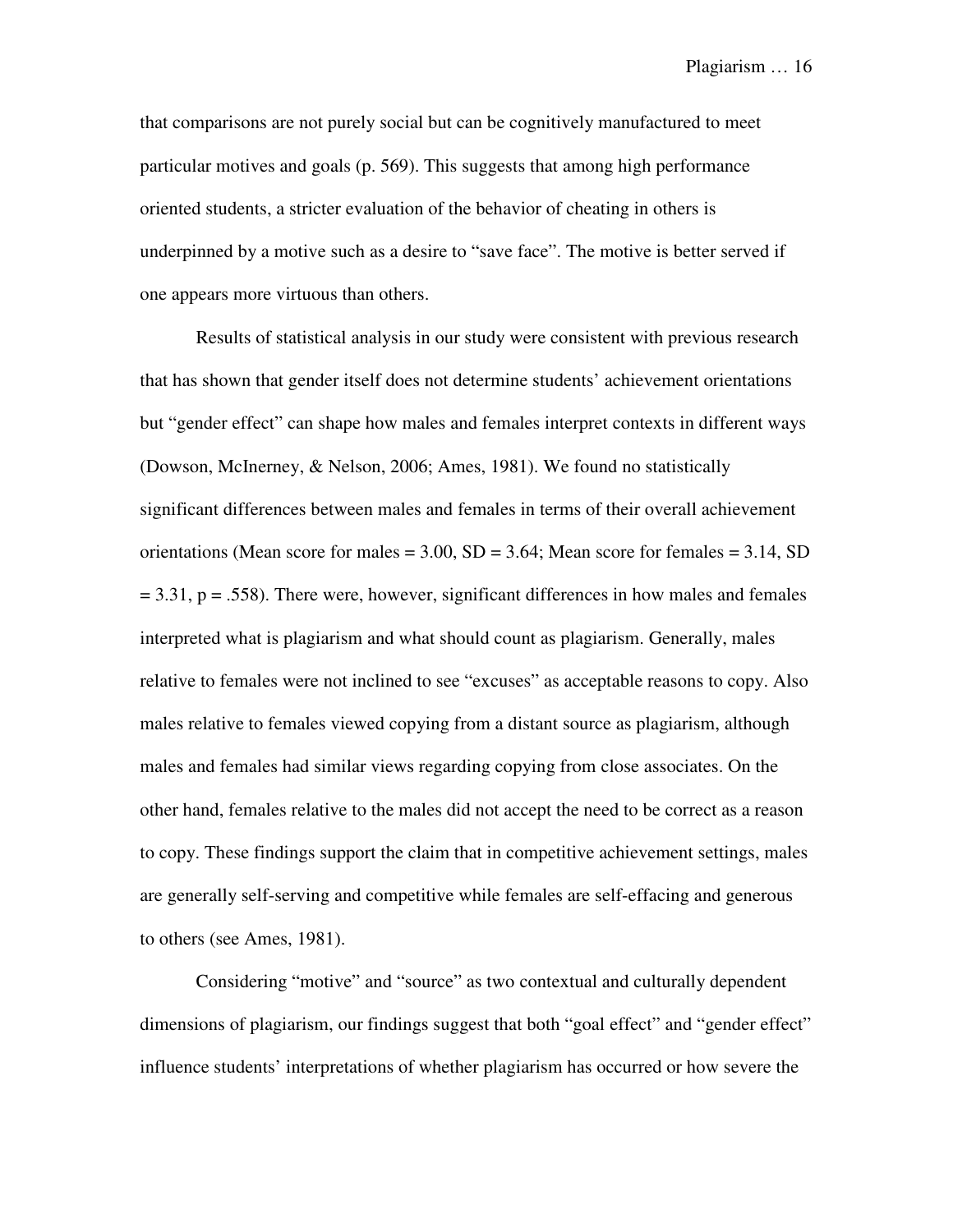plagiarism is. It should be noted that most researchers have suggested that *approach* goals (focus on attaining success) and *avoidance* goals (focus on the avoidance of failure) should be treated differently in terms of the *valence* of the competence because, for example, *performance approach* goals orient an individual to look good in comparison with others while *performance avoidance* goals orient an individual to avoid looking bad or stupid (Elliot & McGregor, 2001). Our study did not separate the influence of *performance approach* goals from the influence of *performance avoidance* goals because we found during the pilot testing phase that both *performance approach* items and *performance avoidance* items were interpreted similarly in the Thai language, grouping under a single factor. The results of our study are limited by the fact that the Dimensions of Plagiarism (Koul, 2007) instrument is new and it was applied for the first time in this investigation. The factor analysis of the Dimensions of Plagiarism survey obtained six reasonable factors, but it is likely that there are additional dimensions of plagiarism that should be considered. Future research should further conceptualize and validate this instrument.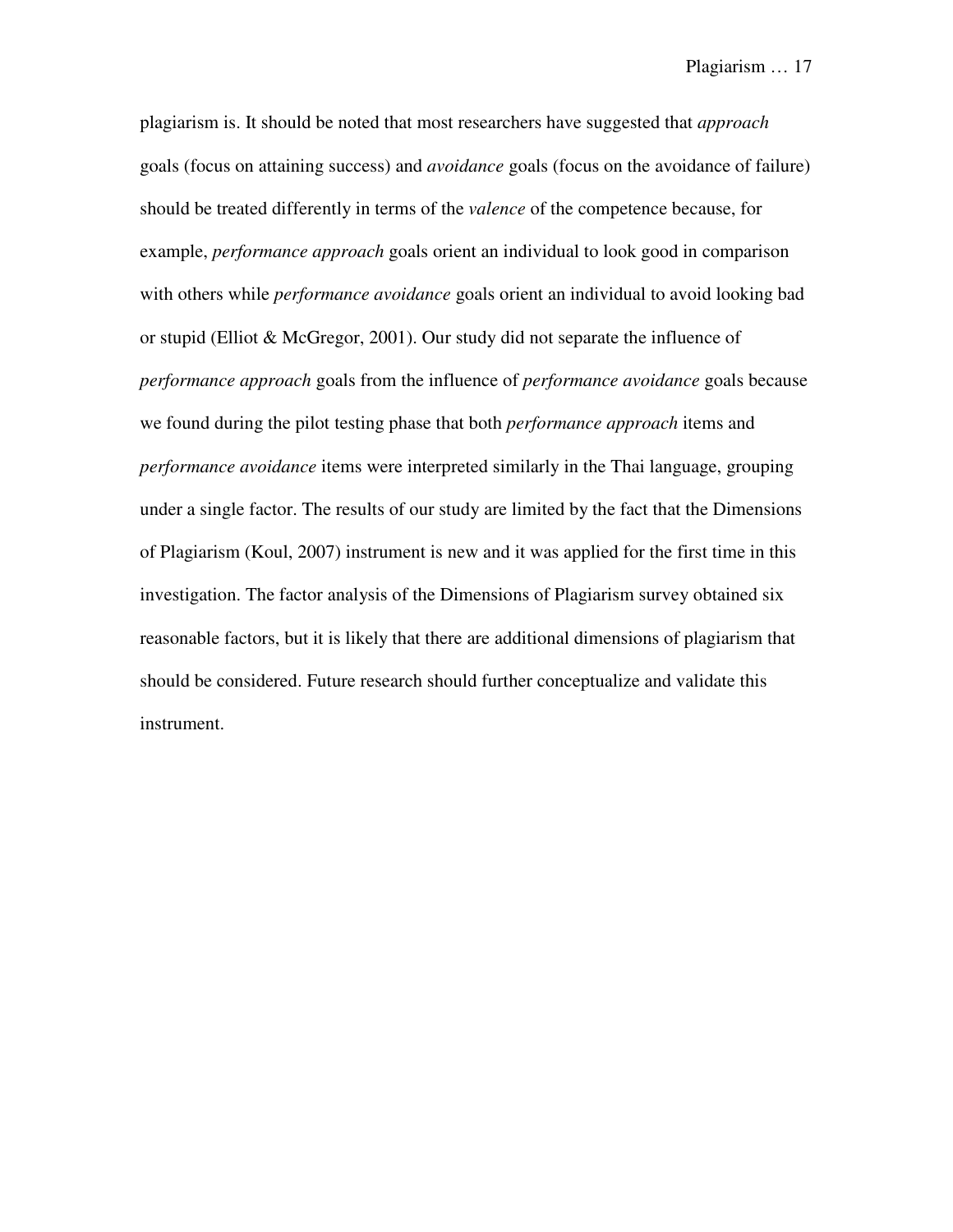#### **References**

- Ames, C. (1981). Competitive versus cooperative reward structures: The influence of individual and group performance factors on achievement attributions and affect. *American Educational Research Journal, 18*, 273-287.
- Anderman, E. M., & Midgley, C. (2004). Changes in self-reported academic cheating across the transition from middle school to high school. *Contemporary Educational Psychology, 29*, 499-517.
- Covington, M. V. (1992). *Making the grade: A self worth perspective on motivation and school reform*. Cambridge, England: Cambridge University Press.
- Dowson, M., McInerney, M. M., & Nelson, F. G. (2006). An investigation of the effects of school context and sex differences on students' motivational goal orientations. *Educational Psychology, 26*, 781-811.
- Dweck, C. S., & Leggett, E. L. (1988). A social-cognitive approach to motivation and personality. *Psychological Review, 95*, 256-273.
- Elliot, A. J., & McGregor, H. (2001). A 2 x 2 achievement goal framework. *Journal of Personality and Social psychology, 80*, 501-519.
- Fieg, J. P. (1989). *Thais and Americans: A common core*. US: Intercultural Press Inc.

Hall, T. E. (1976). *Beyond culture*. New York: Anchor Books.

- Harackiewicz, J. M., Barron, K. E., & Elliot, A. J. (1998). Rethinking achievement goals: When are they adaptive for college students and why? *Educational Psychologist, 33,* 1-21.
- Komin, S. (1991). *Psychology of the Thai people: Values and behavioral patterns*. Bangkok, Thailand: National Institute of Development Administration.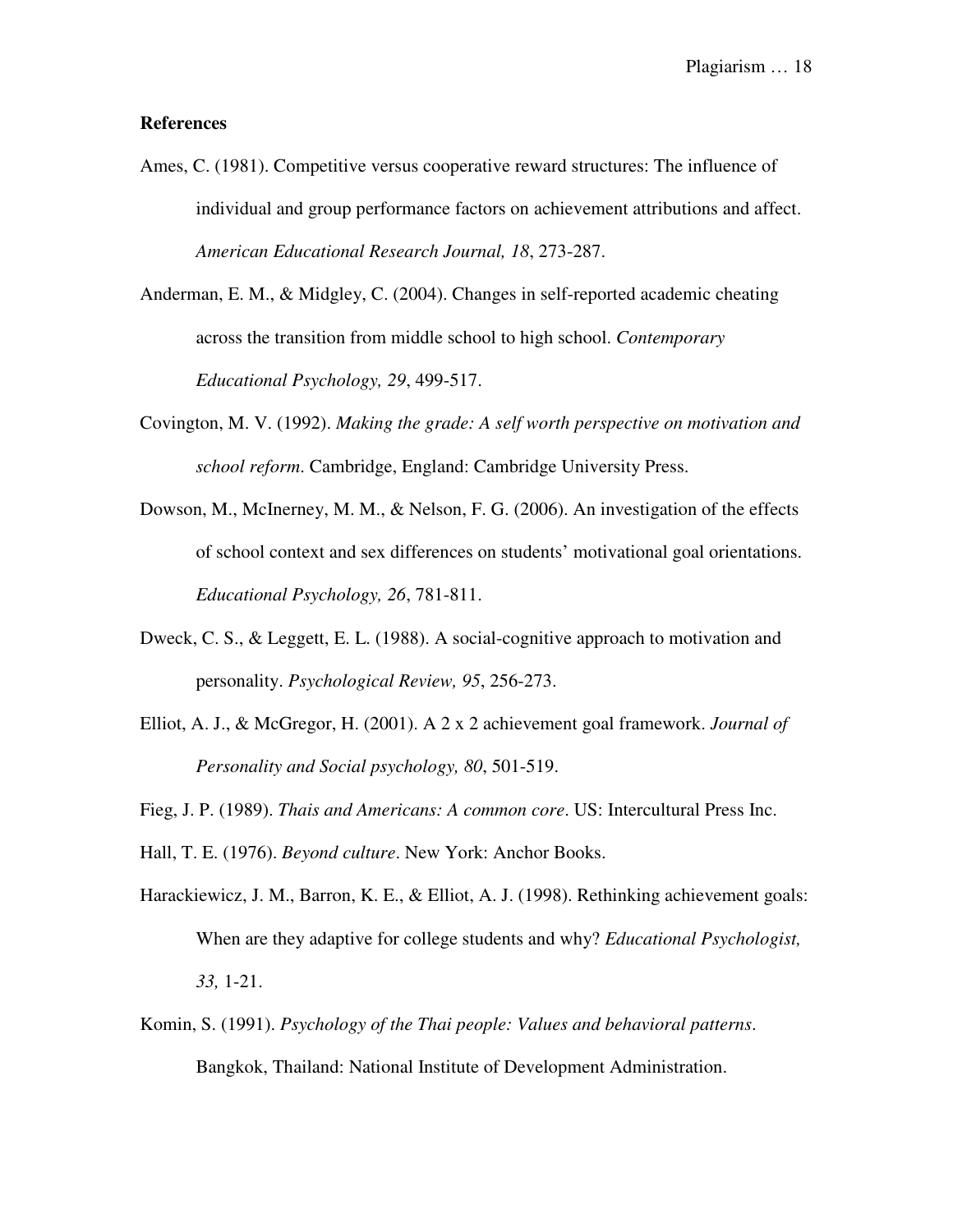Koul, R. (2007). *Dimensions of Plagiarism*. Downloaded April 8, 2008 from http://dimensions-of-plagiarism.wikispaces.com/

- Midgley, C., Kaplan, A., & Middleton, M. (2001). Performance-approach goals: good for what, for whom, under what circumstances, and at what cost? *Journal of Educational Psychology, 93*, 77-86.
- Midgley, C., & Urdan, T. (2001). Academic self-handicapping and achievement goals: A further examination. *Contemporary Educational Psychology, 26*, 61-75.
- Niemivirta, M. (1998). Individual differences in motivational and cognitive factors affecting self-regulated learning – A pattern-oriented approach. In P. Nenninger, R.S. Jäger, A. Frey, & M. Woznitza (Eds.), *Advances in motivation* (pp. 23-42). Landau, DE: Verlad Empirische Pädagogik.
- Nisbett, R.E., Peng, K., Choi, I., & Norenzayan, A. (2001). Culture and systems of thought: holistic versus analytic cognition. *Psychological Review, 108*, 291-310.
- Ong, W. J. (1982). *Orality and literacy: the technologizing of the word*. London, UK: Methuen Publishing.
- Pintrich, P. R. (2000). Multiple goals, multiple pathways: The role of goal orientation in learning and achievement. *Journal of Educational Psychology, 92,* 544-555.
- Schunk, D. H., Pintrich, P. R., & Meece, J. (2008). *Motivation in education: Theory, research, and applications (3rd Edition)*. New Jersey: Pearson Education Inc.
- Starr, K. (2002). *Plagiarism 101: How to write term papers without being sucked into the black hole*. A tutorial of the University Library at the State University of New York. Downloaded February 23, 2008 from

http://library.albany.edu/usered/plagiarism/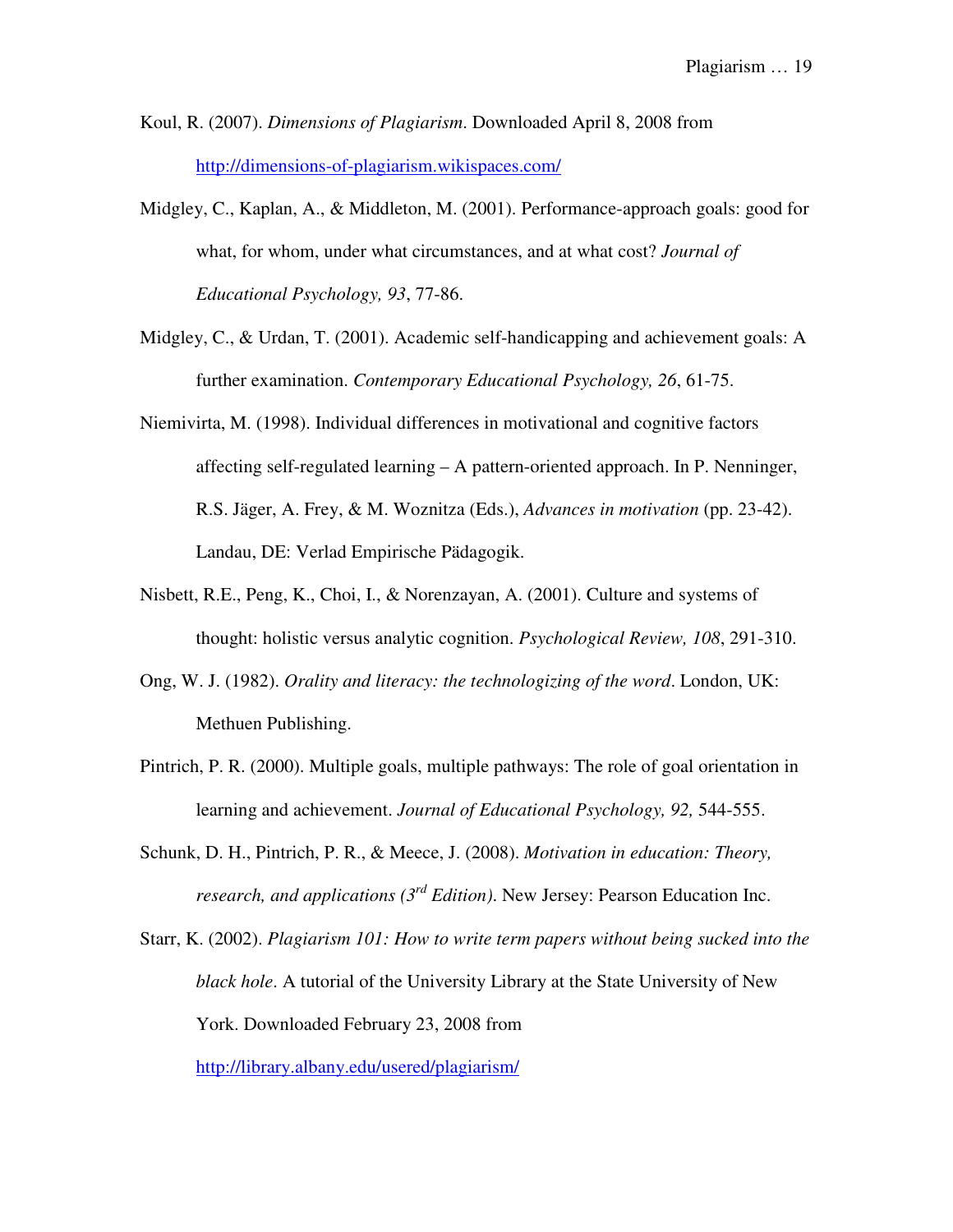- Taylor, S. E. & Lobel M. (1989). Social comparison activity under threat: Downward evaluation and upward contacts. *Psychological Review, 96*, 569-575.
- Wood, J. V. (1989). Theory and research concerning social comparisons of personal attributes. *Psychological Bulletin, 106*, 231-248.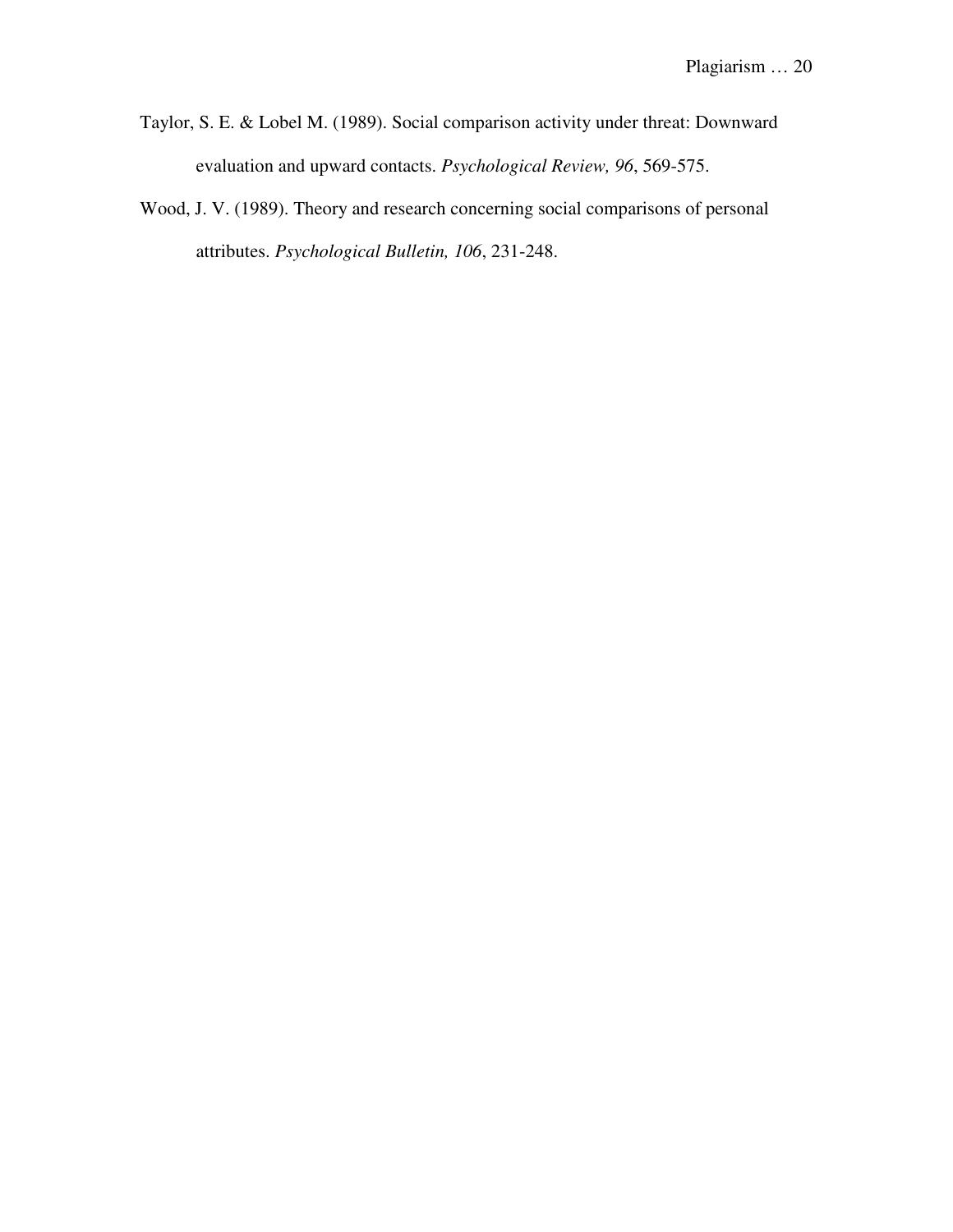Dimensions of Plagiarism factor analysis

|         | 2       | 3    | $\overline{4}$ | 5       | 6       |                    | Dimensions of Plagiarism (shortened)                  |
|---------|---------|------|----------------|---------|---------|--------------------|-------------------------------------------------------|
| 0.81    | 0.19    | 0.13 | 0.10           | 0.07    | $-0.02$ | excuses            | 12.  because he had been under stress                 |
| 0.79    | 0.12    | 0.19 | 0.10           | 0.04    | 0.13    | alpha = $.846$     | 11.  because he have had a heavy workload             |
| 0.77    | 0.14    | 0.08 | 0.10           | $-0.05$ | 0.15    |                    | 13.  because he had too little time                   |
| 0.71    | 0.10    | 0.18 | 0.03           | 0.20    | 0.03    |                    | 10.  because he had been sick                         |
| 0.61    | 0.21    | 0.16 | 0.19           | $-0.11$ | 0.14    |                    | 14.  because he had nothing to add                    |
| 0.49    | 0.24    | 0.21 | 0.02           | 0.35    | $-0.02$ |                    | 9.  because he was caring for his family              |
| 0.22    | 0.86    | 0.13 | 0.14           | $-0.01$ | 0.13    | embrassment        | 22.  so he/she won't look stupid in front of class    |
| 0.23    | 0.83    | 0.16 | 0.07           | 0.02    | 0.12    | $alpha = .877$     | 21.  so he/she won't embarrass self in front of peers |
| 0.26    | 0.81    | 0.13 | 0.08           | 0.14    | 0.03    |                    | 23.  so he/she won't embarrass his/her family         |
| 0.19    | 0.16    | 0.77 | 0.19           | 0.01    | 0.24    | known              | 17.  from a good friend                               |
| 0.19    | 0.12    | 0.76 | 0.10           | 0.13    | 0.14    | personal source    | 16.  from a senior student                            |
| 0.19    | 0.22    | 0.59 | 0.16           | $-0.04$ | 0.46    | $alpha = .793$     | 18.  from a very intelligent student                  |
| 0.26    | 0.01    | 0.55 | 0.29           | 0.21    | 0.00    |                    | 8.  from the members of his group                     |
| 0.43    | 0.33    | 0.47 | $-0.06$        | 0.12    | $-0.27$ |                    | 15.  from someone whom he paid money                  |
| 0.18    | 0.19    | 0.43 | 0.48           | 0.19    | $-0.21$ |                    | 4.  from another student                              |
| 0.09    | 0.15    | 0.15 | 0.82           | 0.02    | 0.00    | near impersonal    | 1.  from a textbook                                   |
| 0.12    | $-0.02$ | 0.18 | 0.76           | 0.15    | 0.19    | source             | 2.  from the material provided by the teacher         |
| 0.10    | 0.11    | 0.08 | 0.74           | 0.25    | 0.11    | $alpha = .793$     | 3.  from a web-site                                   |
| 0.14    | 0.06    | 0.10 | 0.16           | 0.73    | $-0.09$ | distant impersonal | 7.  from an unknown source                            |
| $-0.03$ | 0.05    | 0.10 | 0.20           | 0.73    | 0.26    | source             | 5.  from a local expert                               |
| 0.02    | $-0.12$ | 0.00 | 0.40           | 0.51    | 0.45    | alpha = $.656$     | 6.  from a library resource                           |
| 0.13    | 0.14    | 0.10 | 0.12           | 0.00    | 0.77    | need to be correct | 20.  to get the right answer                          |
| 0.14    | 0.11    | 0.25 | $-0.02$        | 0.37    | 0.61    | alpha = $.574$     | 19.  from an international expert                     |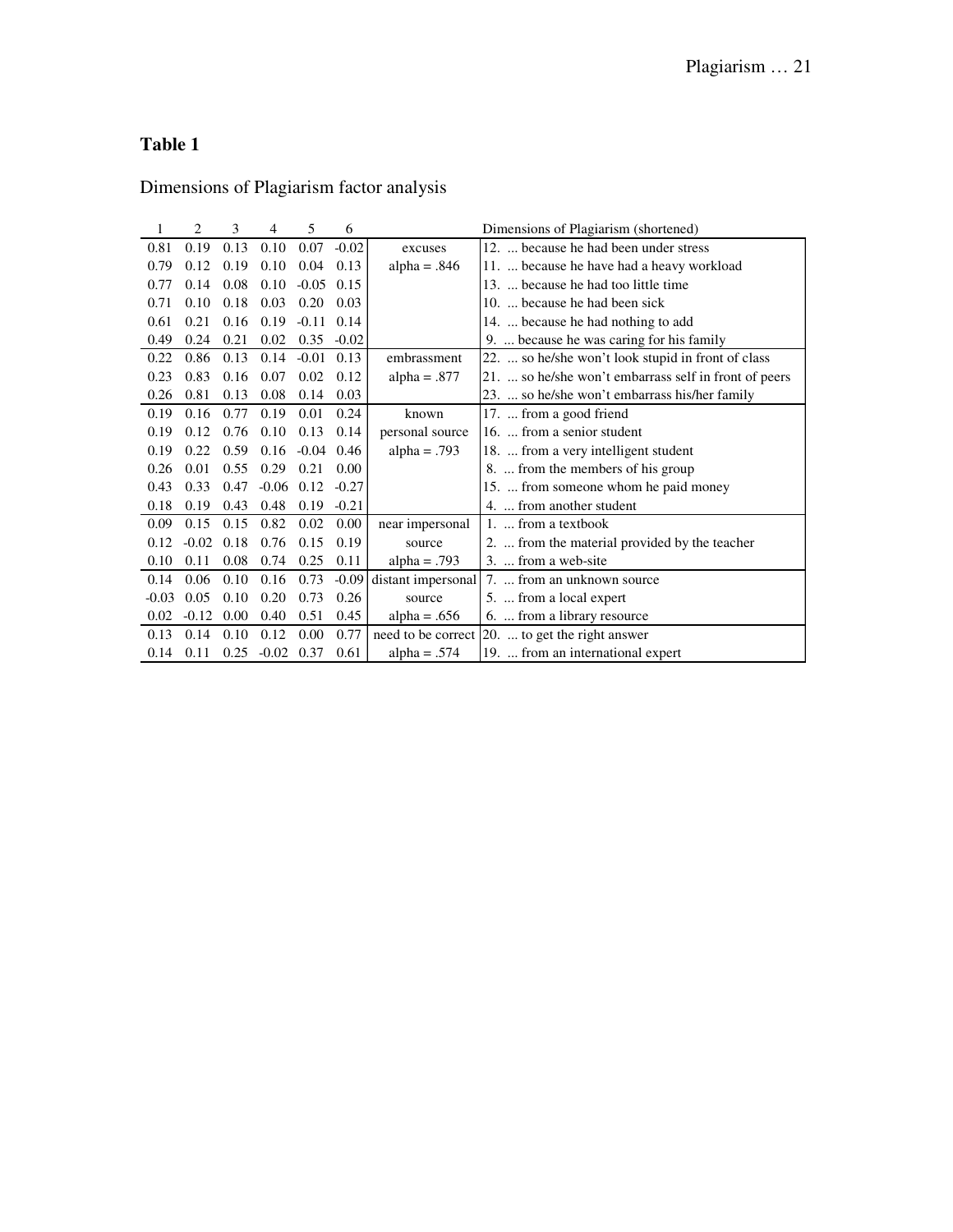Group sample sizes.

| Profile | female | male | total | female   | male  |
|---------|--------|------|-------|----------|-------|
| hiM/hiP | 107    | 133  | 240   | 44.6%    | 55.4% |
| hiM/loP | 82     | 104  | 186   | 44.1%    | 55.9% |
| loM/hiP | 89     | 112  | 201   | 44.3%    | 55.7% |
| loM/loP | 111    | 129  | 240   | $46.3\%$ | 53.8% |
| Total   | 389    | 478  | 867   | 44.9%    | 55.1% |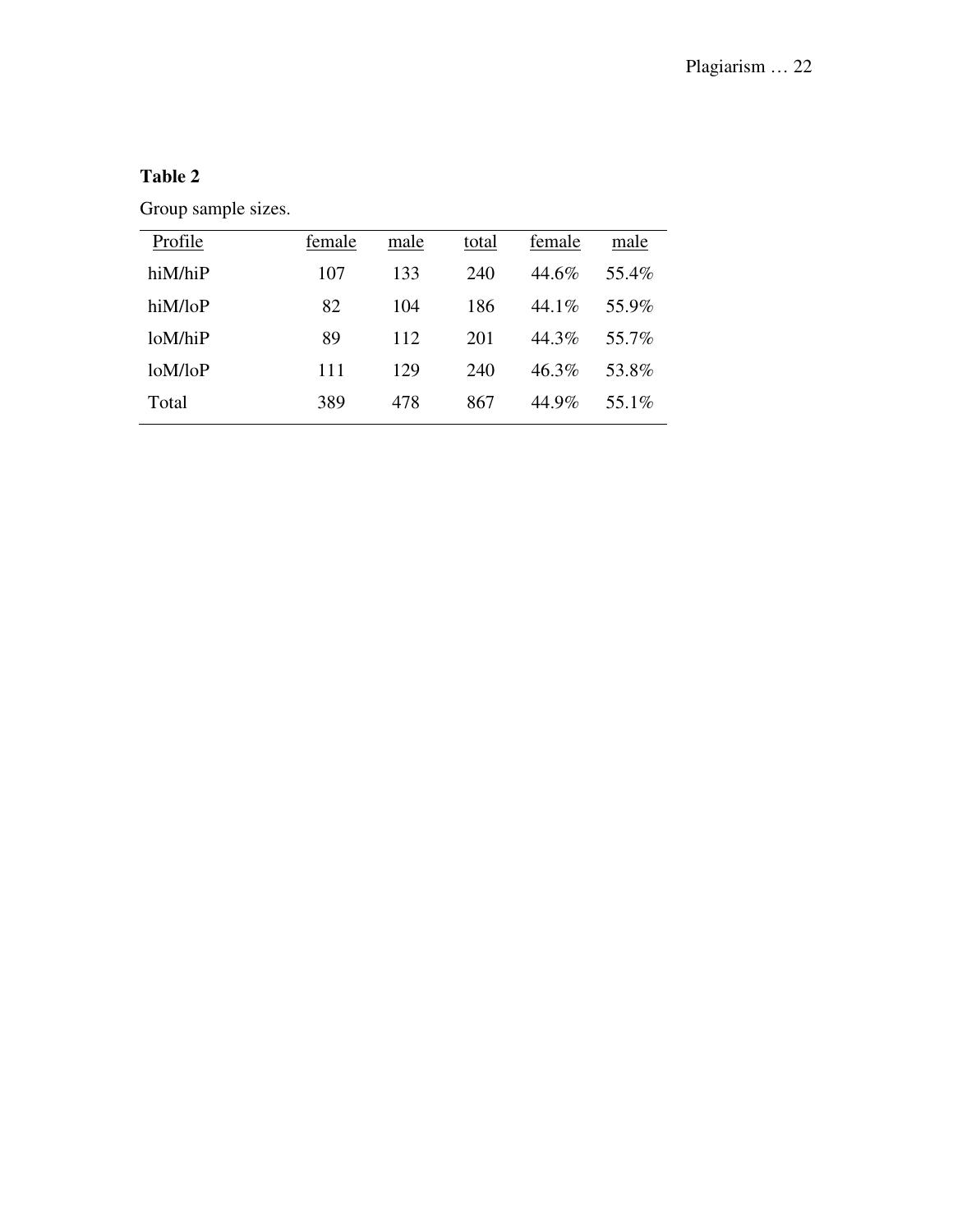Means and standard deviations for each item in the Dimension of Plagiarism survey are arranged according to the order determined by factor analysis

|                                                       |           | hiM hiP |           | hiM loP |           | loM hiP |           | loM loP |                    |
|-------------------------------------------------------|-----------|---------|-----------|---------|-----------|---------|-----------|---------|--------------------|
|                                                       | $n = 240$ |         | $n = 186$ |         | $n = 201$ |         | $n = 240$ |         |                    |
|                                                       | mean      | sd      | mean      | sd      | mean      | sd      | mean      | sd      |                    |
| 12.  because he had been under stress                 | 2.93      | 1.14    | 2.74      | 1.14    | 3.06      | 0.98    | 2.77      | 0.94    | excuses            |
| 11.  because he have had a heavy workload             | 3.11      | 1.17    | 2.88      | 1.08    | 3.24      | 0.92    | 2.94      | 0.88    | alpha = $.846$     |
| 13.  because he had too little time                   | 3.15      | 1.18    | 2.94      | 1.19    | 3.30      | 1.01    | 3.00      | 1.05    |                    |
| 10.  because he had been sick                         | 2.91      | 1.14    | 2.67      | 1.09    | 2.99      | 0.99    | 2.80      | 0.94    |                    |
| 14.  because he had nothing to add                    | 3.03      | 1.11    | 2.92      | 1.12    | 3.15      | 0.90    | 2.90      | 0.94    |                    |
| 9.  because he was caring for his family              | 2.92      | 1.13    | 2.78      | 1.12    | 2.81      | 0.95    | 2.76      | 0.96    |                    |
| 22.  so he/she won't look stupid in front of class    | 2.98      | 1.12    | 2.67      | 1.24    | 3.06      | 1.09    | 2.75      | 0.99    | embrassment        |
| 21.  so he/she won't embarrass self in front of peers | 3.05      | 1.09    | 2.70      | 1.17    | 3.04      | 1.04    | 2.81      | 1.01    | alpha = $.877$     |
| 23.  so he/she won't embarrass his/her family         | 2.96      | 1.23    | 2.62      | 1.30    | 2.94      | 1.21    | 2.68      | 1.08    |                    |
| 17.  from a good friend                               | 3.09      | 1.12    | 2.92      | 1.07    | 3.16      | 0.95    | 3.00      | 0.91    | known              |
| 16.  from a senior student                            | 2.90      | 1.06    | 2.72      | 1.08    | 2.85      | 0.96    | 2.82      | 0.95    | personal source    |
| 18.  from a very intelligent student                  | 3.33      | 1.12    | 3.05      | 1.10    | 3.38      | 0.96    | 3.07      | 0.96    | $alpha = .793$     |
| 8.  from the members of his group                     | 3.19      | 1.06    | 3.01      | 1.07    | 3.05      | 0.89    | 2.99      | 0.91    |                    |
| 15.  from someone whom he paid money                  | 2.47      | 1.21    | 2.34      | 1.25    | 2.58      | 1.17    | 2.40      | 1.04    |                    |
| 4.  from another student                              | 2.95      | 1.06    | 2.77      | 1.07    | 2.95      | 0.97    | 2.90      | 0.90    |                    |
| 1.  from a textbook                                   | 3.16      | 1.05    | 2.88      | 1.06    | 3.06      | 0.90    | 2.93      | 0.92    | near impersonal    |
| 2.  from the material provided by the teacher         | 3.30      | 1.08    | 3.09      | 1.03    | 3.12      | 0.93    | 3.04      | 0.90    | source             |
| 3.  from a web-site                                   | 3.37      | 1.08    | 3.11      | 1.05    | 3.29      | 0.94    | 3.23      | 0.85    | $alpha = .793$     |
| 7.  from an unknown source                            | 2.92      | 1.04    | 2.84      | 1.11    | 2.83      | 1.01    | 2.76      | 0.96    | distant impersonal |
| 5.  from a local expert                               | 3.28      | 1.07    | 2.99      | 1.02    | 2.98      | 0.91    | 2.95      | 0.92    | source             |
| 6.  from a library resource                           | 3.60      | 1.09    | 3.48      | 1.06    | 3.38      | 1.00    | 3.37      | 0.94    | alpha = $.656$     |
| 20.  to get the right answer                          | 3.72      | 1.07    | 3.38      | 1.19    | 3.58      | 0.98    | 3.43      | 0.97    | need to be correct |
| 19.  from an international expert                     | 3.31      | 1.05    | 3.04      | 1.09    | 3.17      | 1.02    | 3.00      | 0.94    | alpha = $.574$     |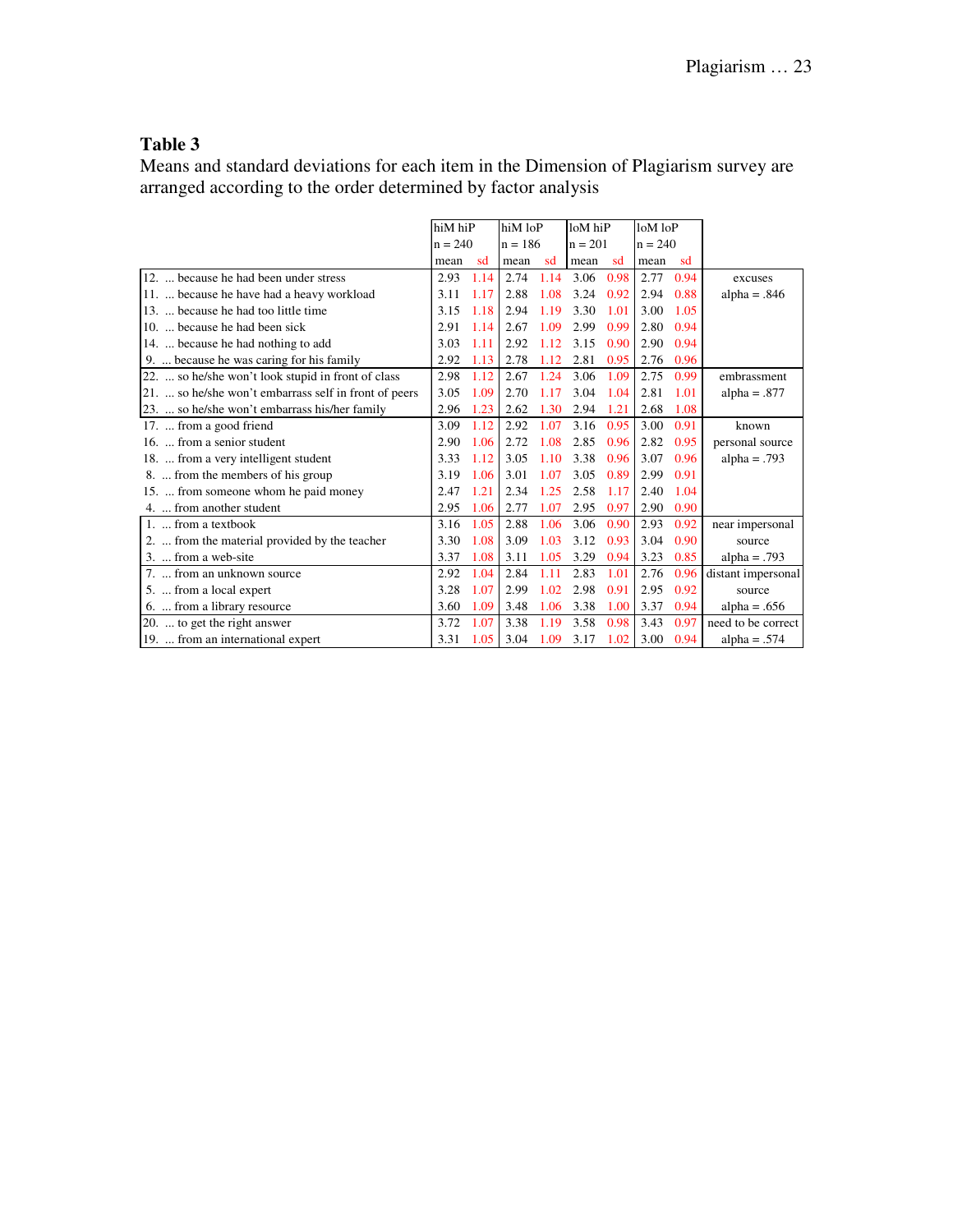

A chart of the item means from Table 3 arranged according to the order determined by

factor analysis.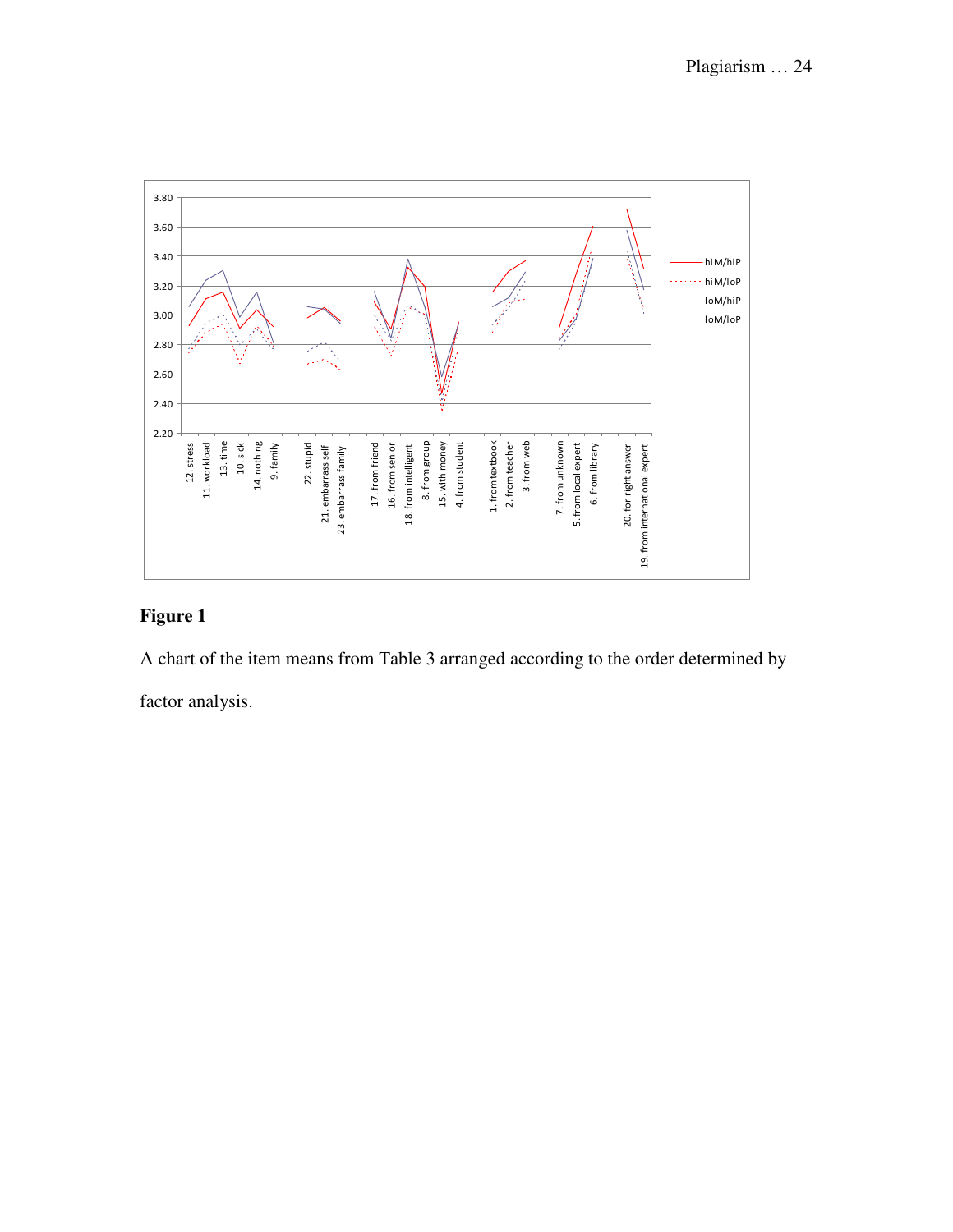Mixed ANOVA of the Attitudes towards Plagiarism factor scores.

|                                                       |             |                          |           |        |       |        | <b>Partial</b> |
|-------------------------------------------------------|-------------|--------------------------|-----------|--------|-------|--------|----------------|
|                                                       |             |                          |           |        |       |        | <b>Eta</b>     |
| <b>Source</b>                                         | Type III SS | $\overline{\mathsf{df}}$ | <u>MS</u> | E      | Sig.  |        | <b>Squared</b> |
| Intercept                                             | 0.208       | $\mathbf{1}$             | 0.208     | 0.214  | 0.644 |        |                |
| Sex                                                   | 2.673       | $\mathbf{1}$             | 2.673     | 2.749  | 0.098 |        |                |
| Mastery (M)                                           | 0.380       | $\mathbf{1}$             | 0.380     | 0.391  | 0.532 |        |                |
| Performance (P)                                       | 25.060      | $\mathbf{1}$             | 25.060    | 25.780 | 0.000 | ∗      | 0.029          |
| Sex * M                                               | 0.119       | $\mathbf{1}$             | 0.119     | 0.122  | 0.727 |        |                |
| Sex * P                                               | 0.037       | $\mathbf{1}$             | 0.037     | 0.038  | 0.845 |        |                |
| $M * P$                                               | 1.358       | $\mathbf{1}$             | 1.358     | 1.397  | 0.238 |        |                |
| Sex * M * P                                           | 0.346       | 1                        | 0.346     | 0.356  | 0.551 |        |                |
| Error                                                 | 826.280     | 850                      | 0.972     |        |       |        |                |
| Tests of Within-Subjects Effects (Sphericity Assumed) |             |                          |           |        |       |        |                |
| Plagiarism (6 levels)                                 | 0.094       | 5                        | 0.019     | 0.019  | 1.000 |        |                |
| Plagiarism * Sex                                      | 12.299      | 5                        | 2.460     | 2.472  | 0.030 | $\ast$ | 0.003          |
| Plagiarism * M                                        | 13.137      | 5                        | 2.627     | 2.641  | 0.022 | ∗      | 0.003          |
| Plagiarism * P                                        | 9.357       | 5                        | 1.871     | 1.881  | 0.094 |        |                |
| Plagiarism * Sex * M                                  | 7.267       | 5                        | 1.453     | 1.461  | 0.199 |        |                |
| Plagiarism * Sex * P                                  | 7.486       | 5                        | 1.497     | 1.505  | 0.185 |        |                |
| Plagiarism * M * P                                    | 3.398       | 5                        | 0.680     | 0.683  | 0.636 |        |                |
| Plagiarism * Sex * M * P                              | 3.832       | 5                        | 0.766     | 0.770  | 0.571 |        |                |
| Error (Plagiarism)                                    | 4228.113    | 4250                     | 0.995     |        |       |        |                |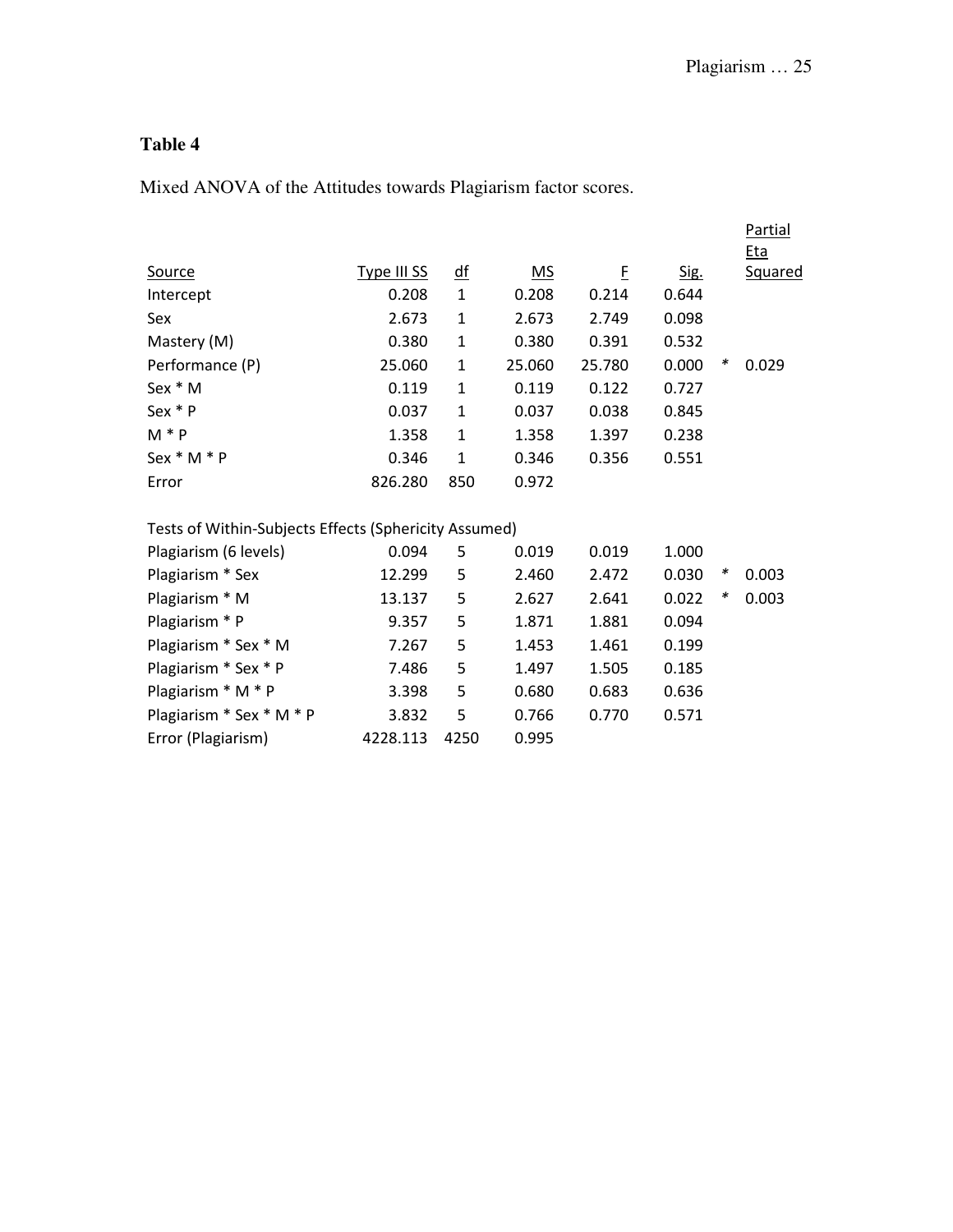

Performance orientation and Dimensions of Plagiarism.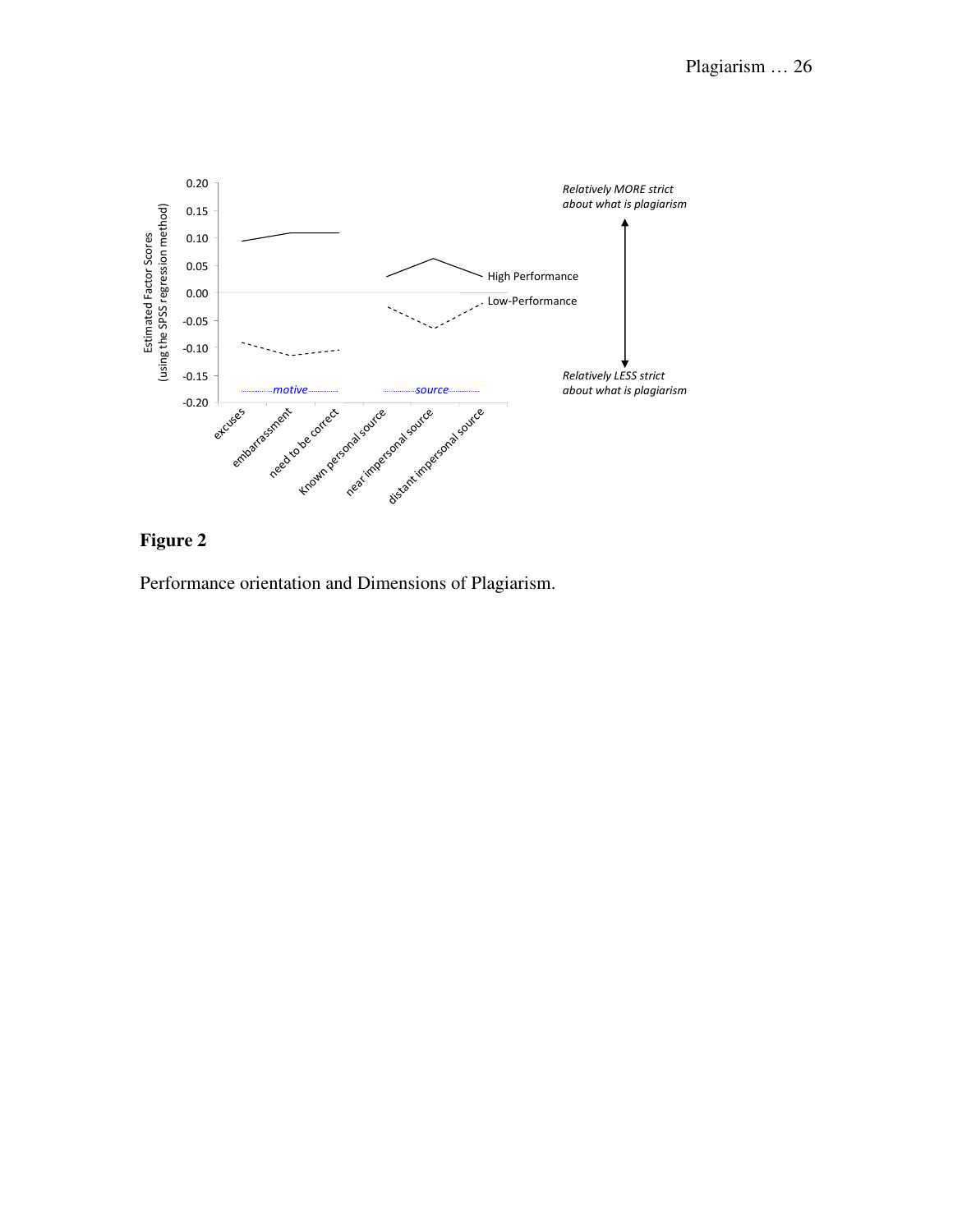

Significant interaction of mastery orientation and Dimensions of Plagiarism.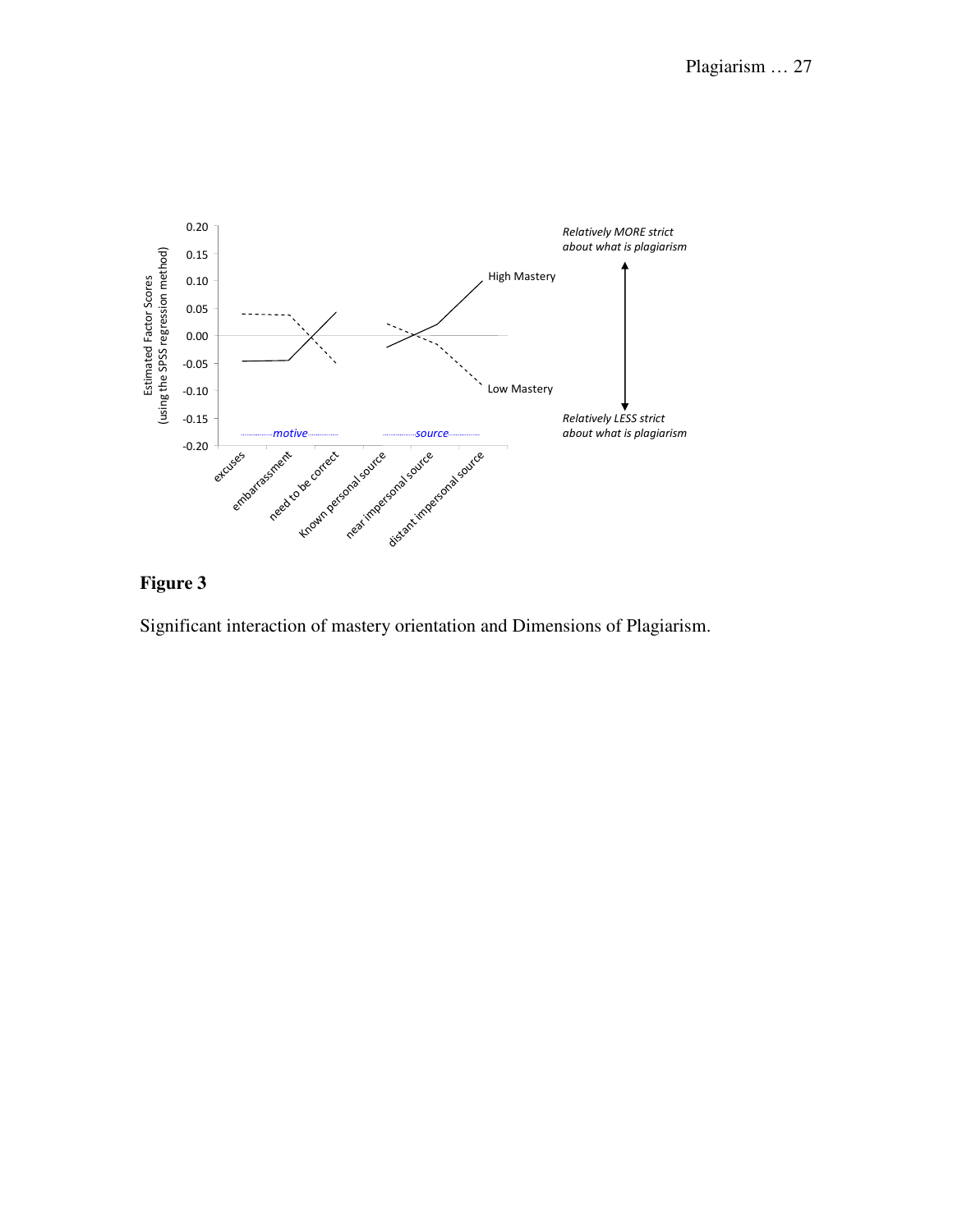

Significant interaction of gender and Dimensions of Plagiarism.